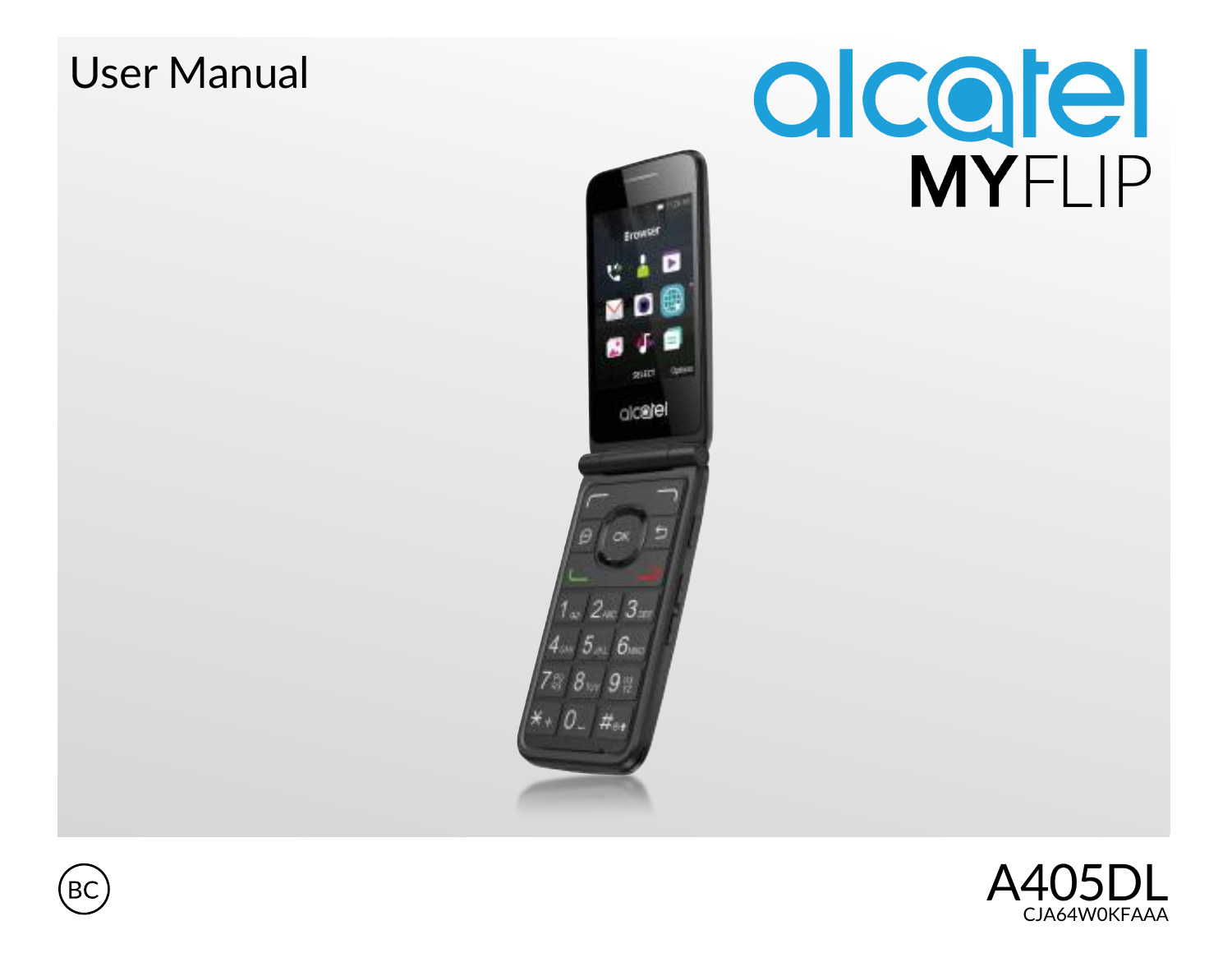Thank you for choosing Alcatel. This booklet helps you get started with your new Alcatel MYFLIP.

#### Important:

Restart your phone by pressing and holding the power key for more than 8 seconds until the startup screen appears.

In case this does not start your phone, press and hold the power key and volume up key together until the startup screen appears. From the following menus, short press the power key to select the language and then the "Factory reset" option.

Note: This operation will erase personal settings and saved data.





www.sar-tick.com

This product meets applicable national SAR limits of 1.6 W/kg. The specific maximum SAR values can be found on page 31 of this user guide.

When carrying the product or using it while worn on your body, either use an approved accessory such as a holster or otherwise maintain a distance of 15 mm from the body to ensure compliance with RF exposure requirements. Note that the product may be transmitting even if you are not making a phone call.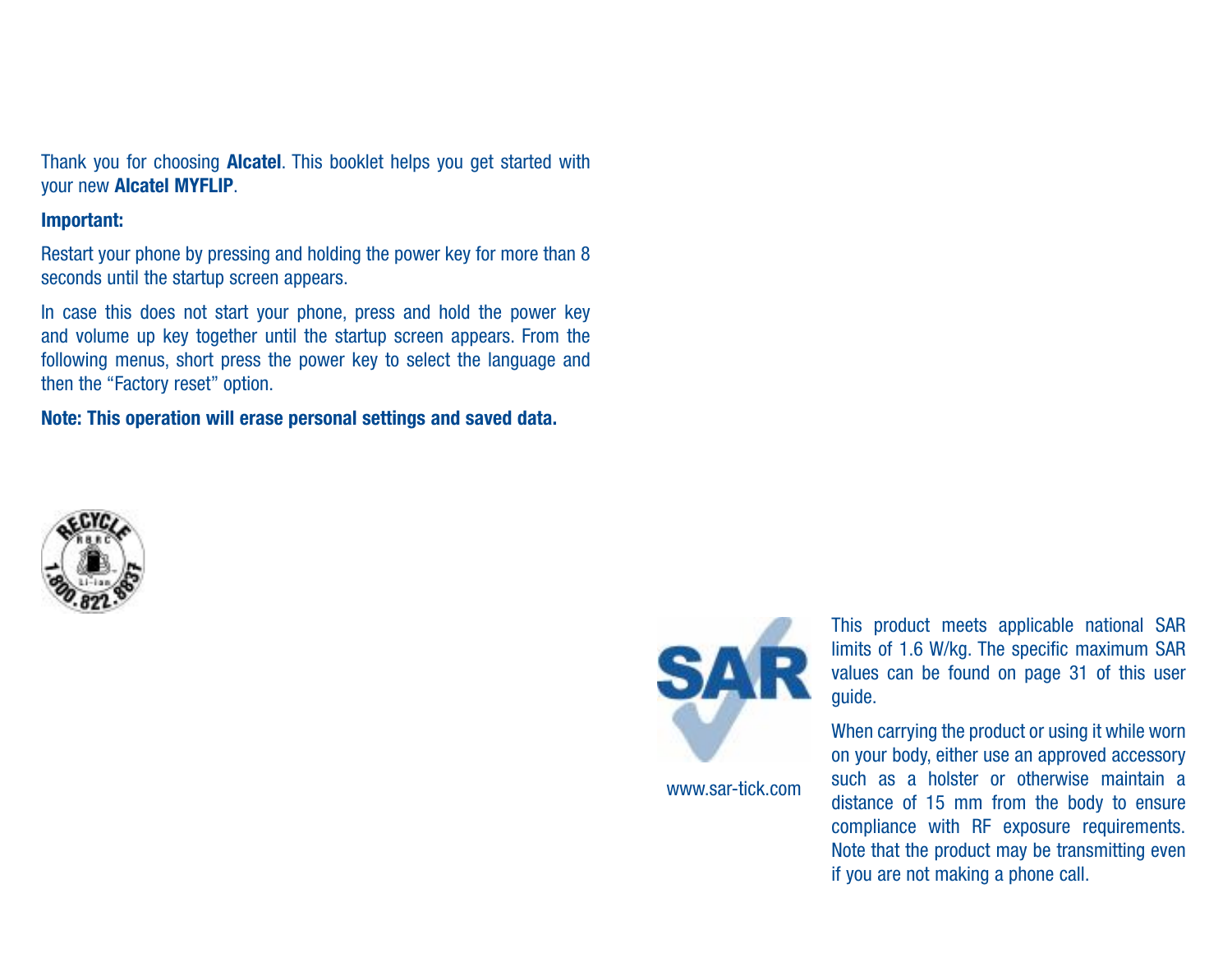## **Table of contents**

| 1                        |     | ч |                 | MUSI              |
|--------------------------|-----|---|-----------------|-------------------|
|                          | 11  |   | 10              | <b>Brow</b>       |
|                          | 1.2 |   | 11              | <b>Caler</b>      |
|                          | 1.3 |   |                 | 11.1              |
|                          | 1.4 |   |                 | 11.2 <sup>1</sup> |
| $\overline{\phantom{a}}$ |     |   |                 | 11.3              |
|                          | 2.1 |   | 12 <sup>°</sup> | <b>Clock</b>      |
|                          | 22  |   |                 | 12.1              |
|                          | 2.3 |   |                 | 12.2              |
| з                        |     |   |                 | 12.3              |
|                          | 3.1 |   | 13              | Calcu             |
|                          | 3.2 |   | 14              | <b>FMR</b>        |
|                          | 3.3 |   |                 |                   |
|                          | 3.4 |   | 15              | <b>Settin</b>     |
|                          | 3.5 |   |                 | 15.1              |
|                          | 3.6 |   |                 | 15.2              |
| Δ                        |     |   |                 | 15.3              |
|                          | 41  |   |                 | 15.4              |
|                          | 4.2 |   |                 | 15.5              |
|                          | 4.3 |   | 16              | <b>Maki</b>       |
|                          | 4.4 |   |                 | 16.1              |
| 5                        |     |   | 17              | Acce              |
| ĥ                        |     |   | 18              | <b>Trout</b>      |
|                          | 61  |   |                 | Safety and        |
|                          | 6.2 |   |                 |                   |

|            | 7               |  |
|------------|-----------------|--|
|            | 8               |  |
| 2          | g               |  |
| $\cdots$ 2 | 10              |  |
| . 3        | 11              |  |
| . 4        |                 |  |
| . 4        |                 |  |
| 5          |                 |  |
| . 5        | 12 <sub>2</sub> |  |
| . 6        |                 |  |
| . 6        |                 |  |
| 6          |                 |  |
| . 6        | 13              |  |
| . 6        | 14              |  |
| . 7<br>7   | 15              |  |
| . 7        |                 |  |
| 7          |                 |  |
|            |                 |  |
| 8          |                 |  |
| . 8<br>. 9 |                 |  |
| . 9        | 16              |  |
| . 9        |                 |  |
| 10         | 17              |  |
|            |                 |  |
|            | 18              |  |
| 10<br>10   |                 |  |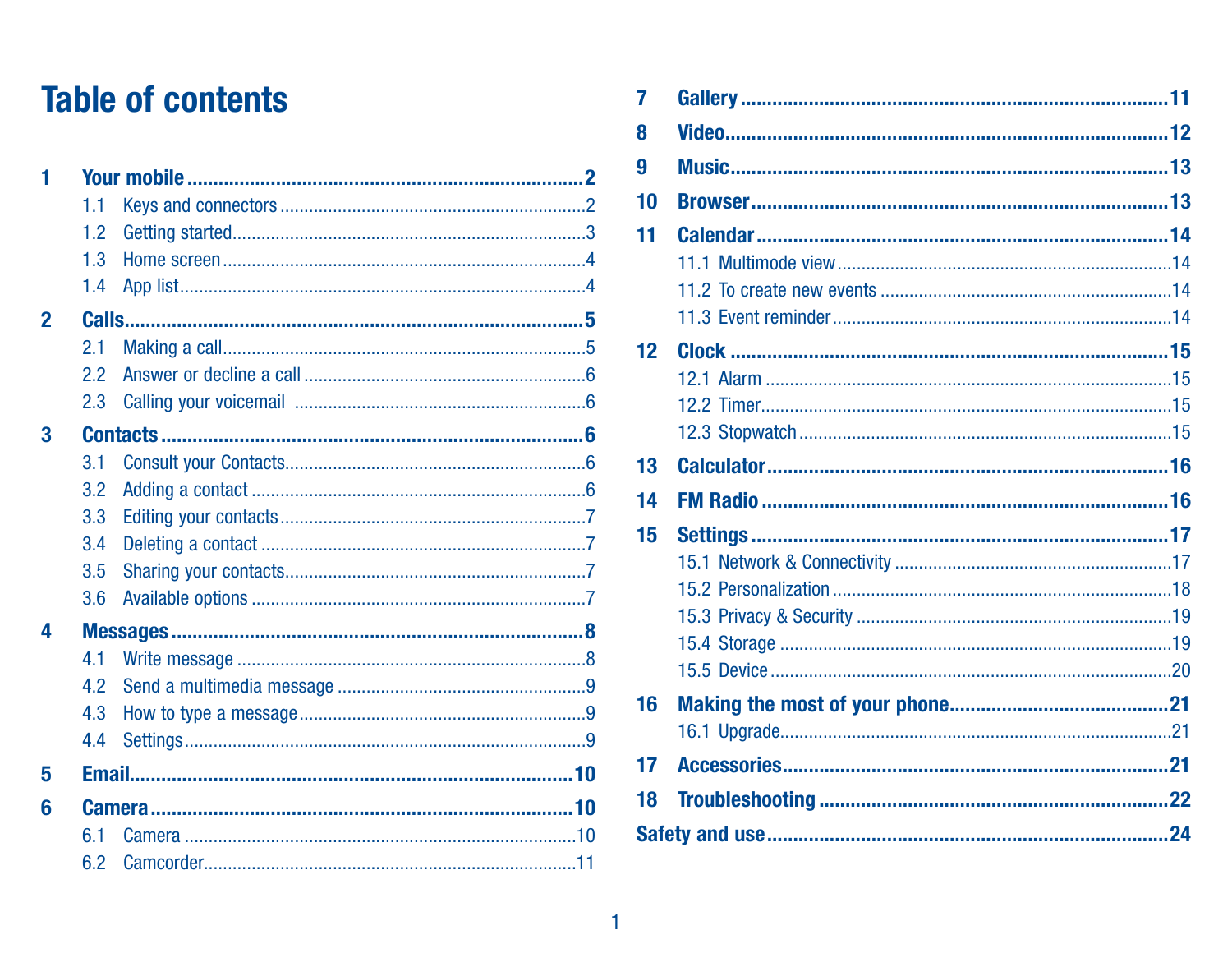<span id="page-3-0"></span>

1.1 Keys and connectors



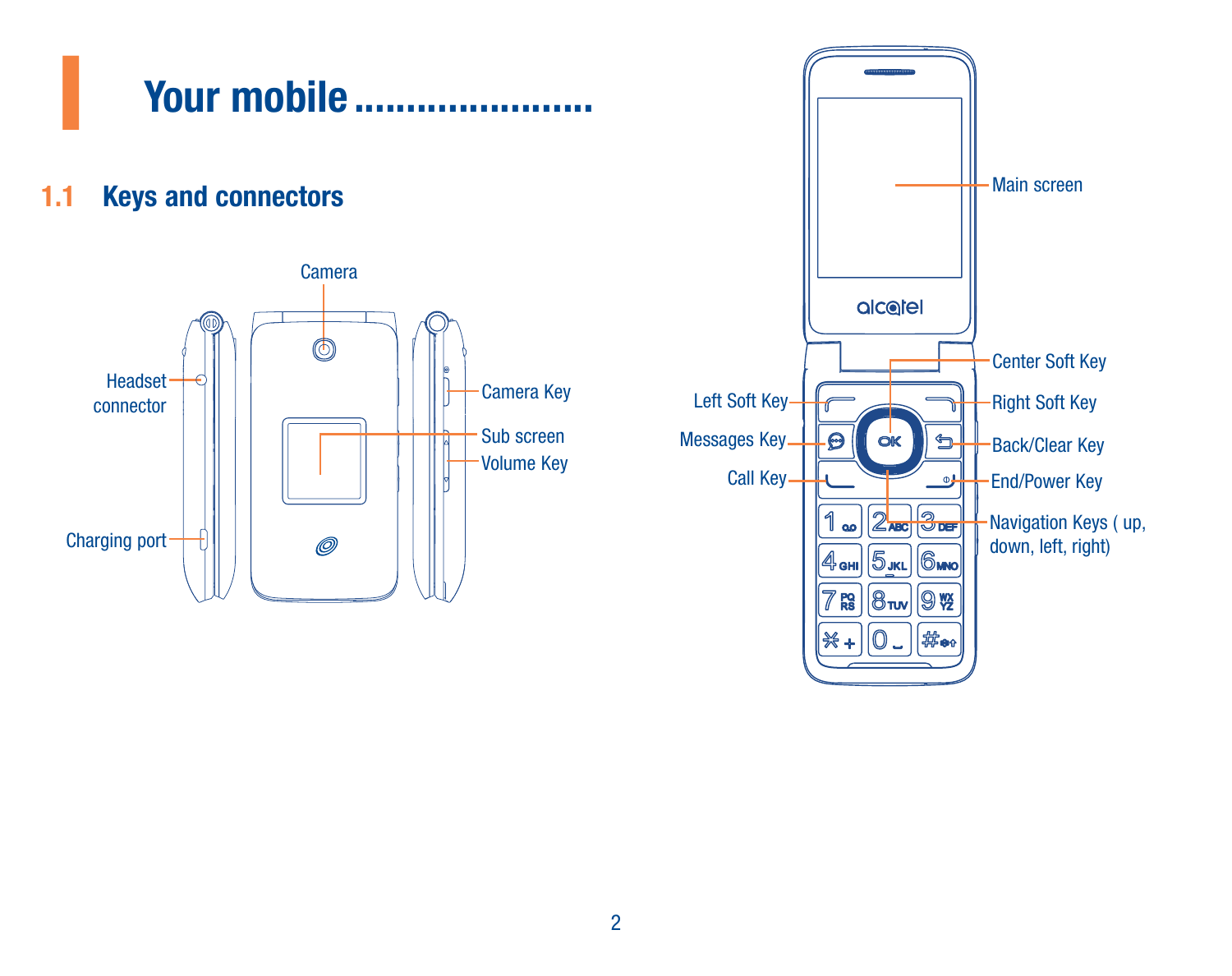## <span id="page-4-0"></span> $C<sub>K</sub>$

#### Center Soft Key

- • Confirm an option (press the middle of the key)
- Press: Access ann list (Home screen)

#### Navigation Key

Goes to up, down, left or right menu



#### Messages Key

Press: Access Messages app



#### Back/Clear Key

- Lets you return to the previous screen, or close a dialog box, options menu
- • Press: Delete character (In edit mode)
- Long press: Delete all characters at one time (In edit mode)

#### Call Key

- • Pick up/send a call
- Press: Enter call log (From Idle screen)

#### **<b>
■** End/Power Key

- • Press: End a call Return to the Idle screen
- • Long press: Power on/off

#### Camera Key

- • Press: Access Camera app
- Press: Take a picture or shoot video (in Camera mode)

Press and hold the Camera Key and Volume Down Key to capture a screenshot

#### Volume Keys

- In call mode, adjusts the earpiece or headset volume
- In Music/Video/Streaming mode, adjusts the media volume
- In general mode, adjusts the ringtone volume
- Mutes the ringtone of an incoming call

## 1.2 Getting started

## 1.2.1 Setup

#### Inserting or removing the nano-SIM/microSD card

A nano-SIM card is required to make phone calls and use cellular networks. If you have a SIM card, insert it before setting up the phone. Do not attempt to insert other SIM types like micro or standard cards, as you may damage your phone.

Power off your phone before inserting or removing the SIM/microSD card.

#### **Charging the battery**

You are advised to fully charge the battery. Insert the small end of the charging cable into the charger port, and plug the charger into an electrical outlet.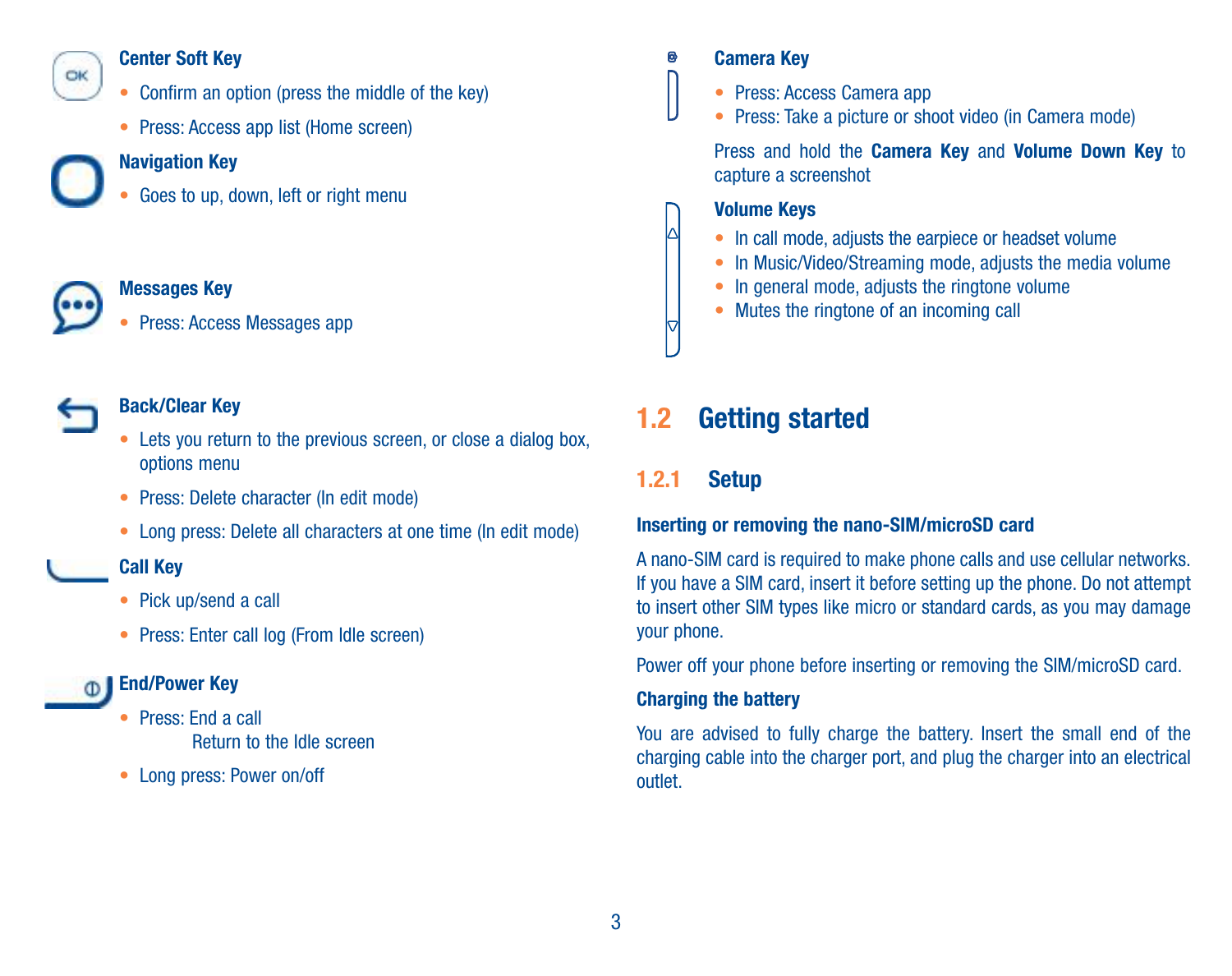<span id="page-5-0"></span>

To reduce power consumption and energy waste, disconnect your charger when the battery is fully charged; switch off Wi-Fi, Bluetooth. In Settings you can also lower the brightness of the screen, and shorten the length of time before the screen goes to sleep.

#### 1.2.2 Power on your phone

To turn your phone on, hold down the End/Power Key until the phone powers on. It will take a few seconds before the screen lights up.

#### Set up your phone for the first time

The first time you power on the phone, you should set the following options:

- Select the phone's language, then press to go next.
- Select an enabled Wi-Fi, then press  $\Box$  to go next.

Even if no SIM card is installed, your phone will still power on and you will be able to connect to a Wi-Fi network and use some of the phone's features.

#### 1.2.3 Power off your phone

To turn your phone off, hold down the End/Power Key until the Phone turns off.

## 1.3 Home screen



## Status bar

• Status/Notifications

## 1.4 App list

Press the Center soft Key from the Home screen to access the App list.



#### 1.4.1 Status bar

The Status bar appears at the top of your Home screen. Icons indicating your phone's status and new notification alerts appear in the Status bar.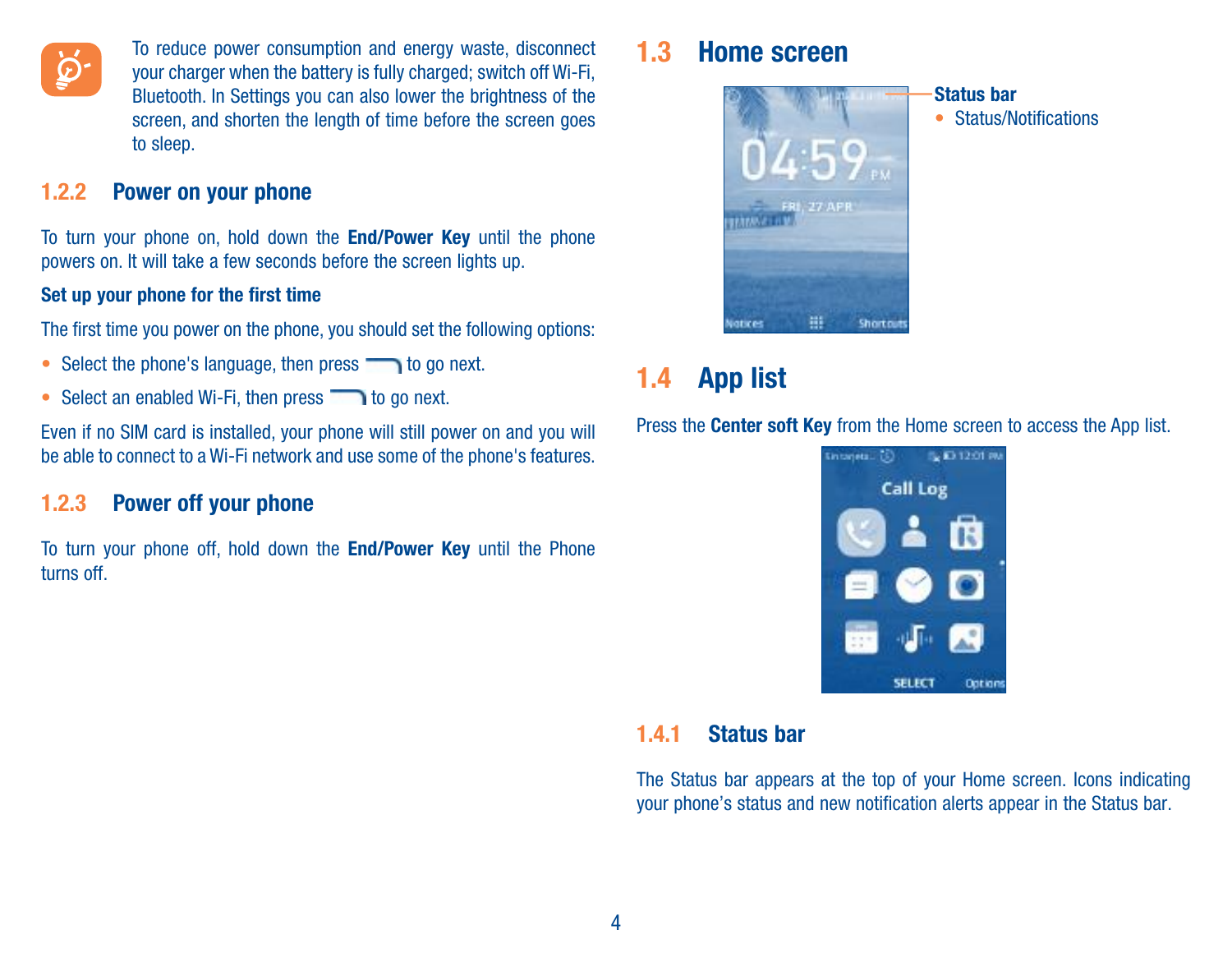#### <span id="page-6-0"></span>1.4.2 Change Home screen wallpaper

From the Home screen, press the Center Soft Key  $\left( \infty \right)$  select Settings icon **and then press the Navigation Key to select Personalization**.

Press the Navigation Key and select Display -> Wallpaper. Select the image location to browse from Wallpaper, Gallery or Camera.

Select new image, press the Center Soft Key  $\int$  ok to save. Exit out and new image will be displayed on Home screen.



### 2.1 Making a call

Dial the desired number, press the Call Key to place the call, or press the Right Soft Key to select a contact from Contacts, and then press the up and down Navigation Key to select the desired contact and press the **Call Key**. If you make a mistake, you can delete the incorrect digits by pressing the Back/Clear Key . To hang up the call, press the End/ Power Key **D**.



#### International call

To dial an international call, press and hold  $\star$  + to enter "+", then enter the international country prefix followed by the full phone number and finally press the Call Key

#### Emergency call

If your phone has network coverage, dial emergency number and press the Call Key to make an emergency call. This works even without a SIM card.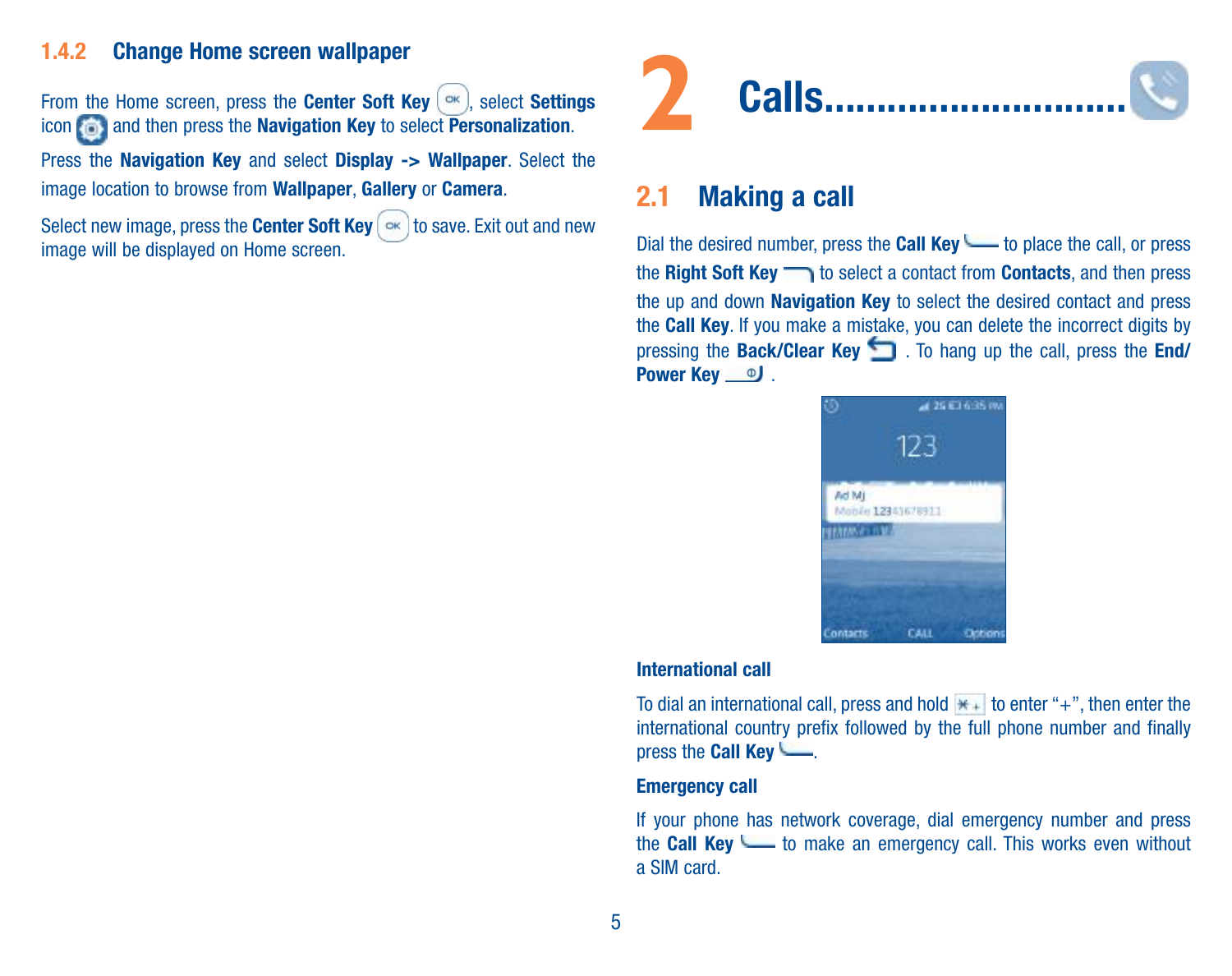## <span id="page-7-0"></span>2.2 Answer or decline a call



When you receive a call:

Press the Left Soft Key read Key Left Soft Key to answer:

Press the Right Soft Key or End/Power Key J to decline.

To mute the ringtone volume of an incoming call, press the Volume Key.

## 2.3 Calling your voicemail \*

- Press and hold 1 to call voicemail.
- Follow the prompts to set up your voicemail account.



## 3.1 Consult your Contacts

Contacts enables quick and easy access to the contact you want to reach.

You can access this function by pressing the Center Soft Key  $(\infty)$  from the Home screen and select Contacts icon .



## 3.2 Adding a contact

In contact screen, press the Left Soft Key  $f$  to access New Contact, and then you could edit new contact information.

Contact your network operator to check service availability.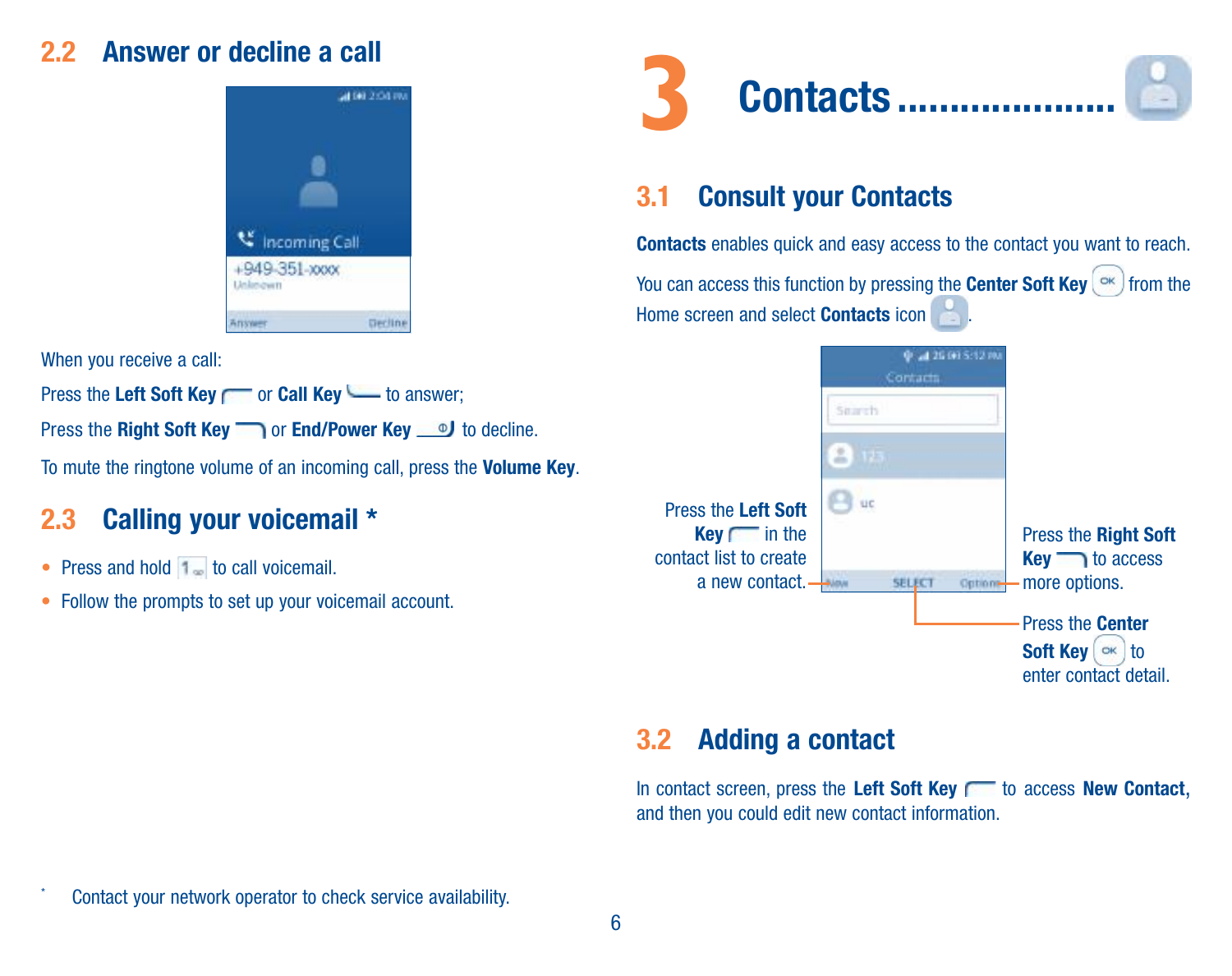<span id="page-8-0"></span>

| ි) 12                | New | <b>P at 26 (6) 5:15 mm</b> |
|----------------------|-----|----------------------------|
| Fina namie           |     |                            |
|                      |     |                            |
| <b>CANTON BUYER</b>  |     |                            |
|                      |     |                            |
| <b>Mielle plus e</b> |     |                            |
| 123                  |     |                            |
|                      |     |                            |

When finished, press the **Center Soft Key**  $(\infty)$  to save.

## 3.3 Editing your contacts

In contacts list screen, scroll to one contact and press the Right Soft Key **to access Options**, select Edit, and press the Center Soft Key  $\sqrt{\alpha}$  to edit.



When finished, press the Center Soft Key  $\infty$  again to save.

## 3.4 Deleting a contact

In contacts list screen, scroll to one contact and press the Right Soft Key to access Options, select Delete contacts, and press the Center Soft  $Kev$   $\left( \infty \right)$  twice and the Right Soft  $Kev$   $\longrightarrow$  twice to delete.

| Ď.                  | 0 at 25 (6) 5:17 mi |
|---------------------|---------------------|
|                     | Options             |
| Edit                |                     |
| Call                |                     |
| Send message        |                     |
| Share               |                     |
| <b>Delete Longu</b> |                     |
|                     | <b>SELECT</b>       |

## 3.5 Sharing your contacts

You can share a single contact with others by sending the contact's vCard to them via Email, Messages, and Bluetooth.

Select a contact you want to share, press the Right Soft Key to access Options, and then select Share.

## 3.6 Available options

From the contact list, you can access the following options:

Call

Make a call to the selected contact.

#### Send message

Send an SMS/MMS to a contact you selected from Contacts.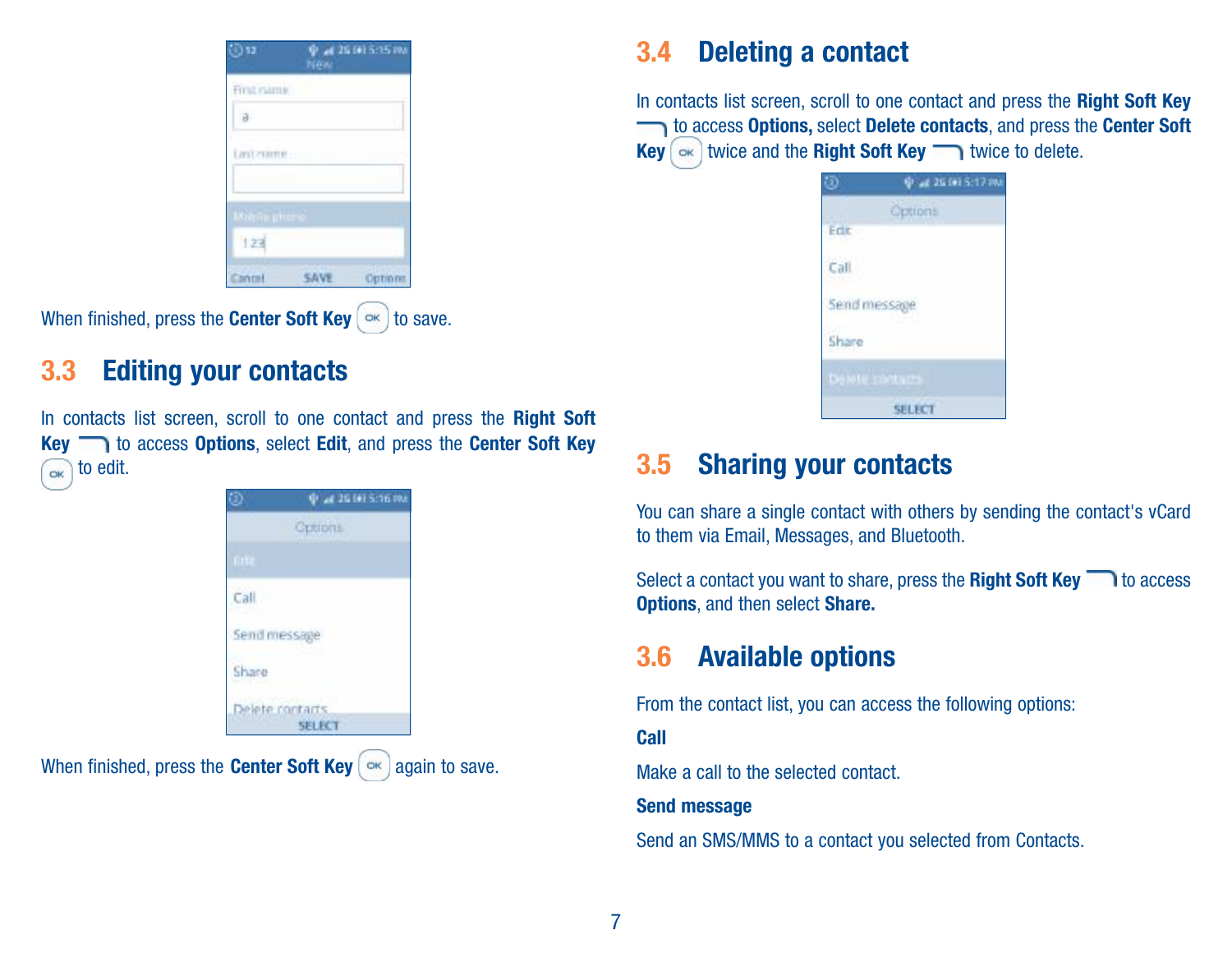#### <span id="page-9-0"></span>**Settings**

| <b>Memory</b>                | Press the Center Soft Key<br>to choose<br>CK<br>contacts saved to phone or SIM card.           |
|------------------------------|------------------------------------------------------------------------------------------------|
| • Sort contacts              | CK<br>Press the Center Soft Key<br>to choose<br>contacts sorted by first name or by last name. |
| • Set speed dial<br>contacts | Press the <b>Center Soft Key</b> $(\infty)$ to set speed<br>dial contacts.                     |
| • Set ICE Contacts           | Add two contacts for making "In Case of<br>Emergency" calls.                                   |
| • Import Contacts            | Import contacts between SIM card, memory<br>card, Gmail, outlook and phone.                    |
| <b>Export Contacts</b><br>٠  | Export contacts between SIM card, memory card.<br>Bluetooth and phone.                         |
| <b>Move contacts</b><br>٠    | Move selected contacts between phone and<br>SIM card.                                          |
| <b>Copy contacts</b>         | Copy selected contacts between phone and<br>SIM card.                                          |



Use the messaging feature to send and receive text (SMS) and multimedia (MMS) messages.

## 4.1 Write message

- From the Home screen, press the **Center Soft Key**  $(\infty)$  and select Messages icon  $\blacksquare$  or press the Message Key  $\footnotesize \bigodot$  directly from idle screen to enter **Messages**.
- Press the Left Soft Key to write text messages.
- Enter the phone number of the recipient in the To bar or press the Right  $Soft Key \longrightarrow to add recipients.$
- Press the Message bar to enter the text of the message.
- Press the Left Soft Key reason text messages.

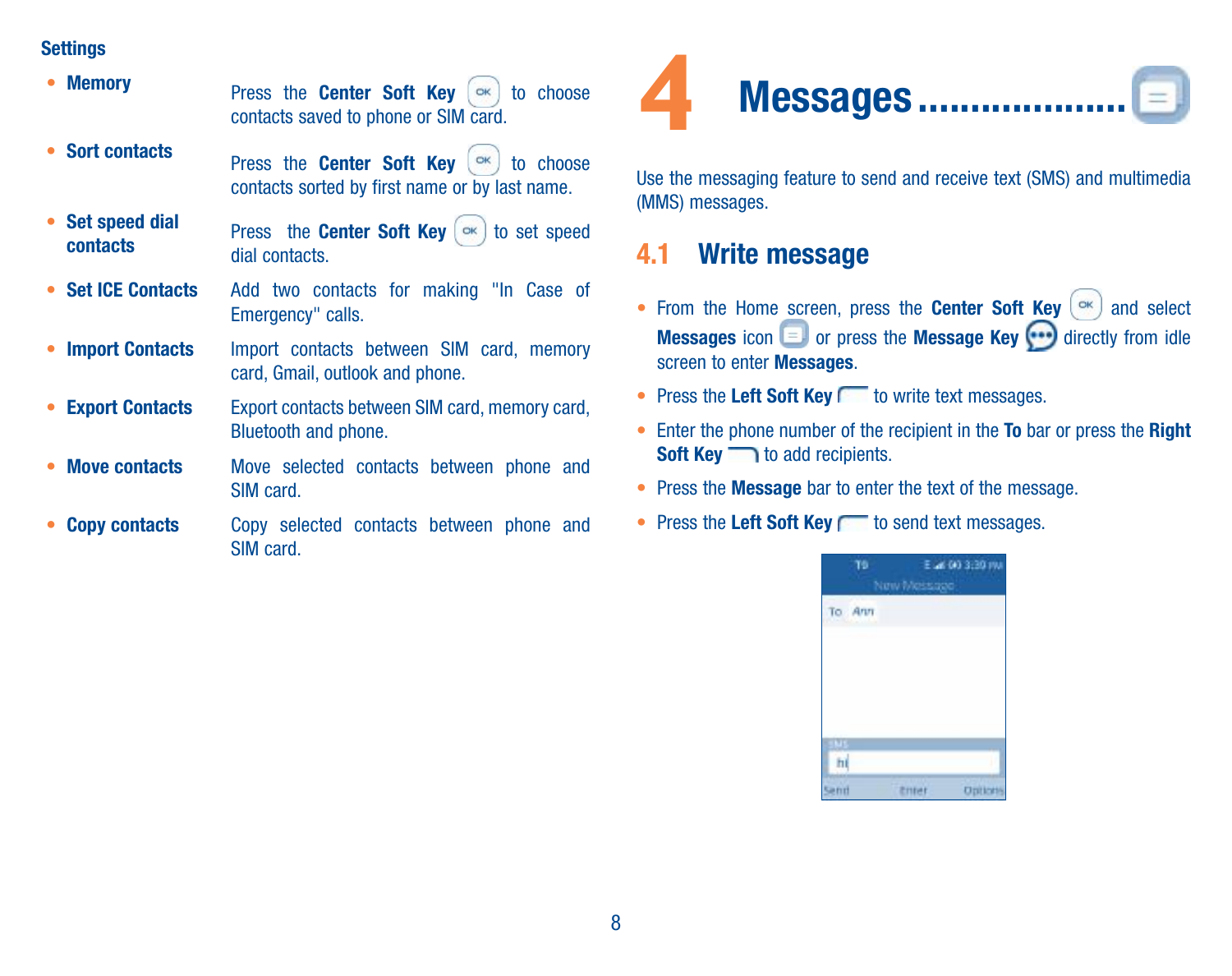## <span id="page-10-0"></span>4.2 Send a multimedia message

MMS enables you to send video clips, images, photos, contacts and sounds by pressing the **Right Soft Key**  $\Box$  to other compatible phones and email addresses.

An SMS will be converted to MMS automatically when media files (image) video, audio, etc.) are attached or email addresses added.

## 4.3 How to type a message

When in edit mode, the default input method is English, you can press Keypad to change the input method to access numbers 1,2,3... or long press the corresponding key to get the number you want.

- You can enter text using predictive text input. To set your desired text input, please select Settings  $\left( \circ \right)$  > Personalization > Input methods.
- For normal text input, press a number key, 2-9, repeatedly until the desired character is displayed. If the next letter your want is located on the same key as the present one, press the Center Soft Key  $\left[\infty\right]$  until the next cursor is displayed.
- Press  $H_{\text{max}}$  key to switch among "abc->ABC->123->predictive->Abc" mode.
- To insert a punctuation mark or special character, please press  $*$  + key.
- If you want to delete the already typed letters or symbols please press to delete them one by one.

## 4.4 Settings

The messages settings menu lets you control options for your text and MMS messages including message limits, size settings, and notifications.

On the Messages screen, press the Right Soft Key  $\Box$  > Settings. You can set the following:

- Delivery reports Press the Center soft key to select whether to send delivery reports or not.
- **SMS Encoding** Press to enter SMS Encoding options.
- • Auto Retrieve Messages

Select this option to automatically retrieve all your multimedia messages completely. When selected, the multimedia message header plus the message body and attachments will automatically download to your phone. If you turn off, only the multimedia message header will be retrieved and shown in your Messaging screen.

- WAP Push Press to enter WAP push options.
- Emergency Alerts Press to enter Emergency alerts options.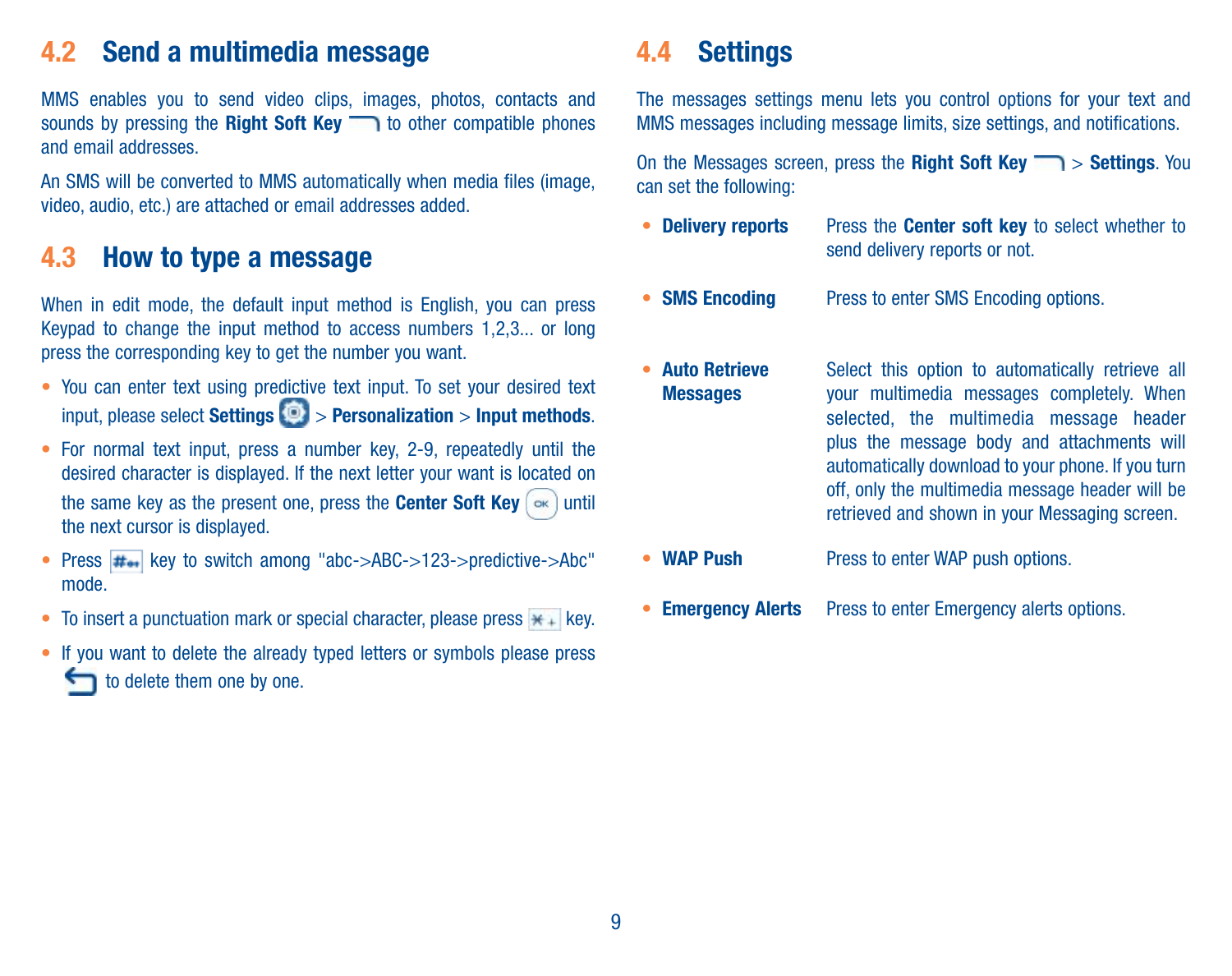# <span id="page-11-0"></span>**5** Email...........................

You can access this function by pressing the Center Soft Key  $\left( \infty \right)$  from the Home screen and select Email.

An email wizard will guide you through the steps to set up an email account.

• Enter your name in outgoing emails, the email address and password of the account you want to set up.

Press the Right Soft Key to access Next. If the account you entered is not provided by your service provider in the phone, you will be prompted to go to the email account settings screen to enter settings manually. Alternatively, press the Left Soft Key to access Manual setup to directly enter the incoming and outgoing settings for the email account you are setting up.

To add another email account, you can press the Right Soft Key  $\Box$  to access Options/ Settings. And then select Add account.

#### To create and send emails

Press the Left Soft Key to compose a new email from the Inbox screen.

Enter recipient(s) email address(es) in the To field.

- If necessary, press the Right Soft Key no add Cc/Bcc or add attachment to the message.
- Enter the subject and the content of the message.
- If you do not want to send the mail right away, you can press the Right Soft Key  $\Box$  and select Save as draft or touch the Back key to save a copy.
- Finally, press the Left Soft Key rote send.



Your mobile phone is fitted with a Camera and a Camcorder for taking photos and shooting videos.

Before using the Camera or Camcorder, be sure to remove the protective lens cover to avoid it affecting your picture quality.

## 6.1 Camera

To access this function, press the **Center Soft Key**  $\left( \infty \right)$  from the Home screen and select Camera.

#### To take a picture

The screen acts as the viewfinder. Position the object or landscape in the viewfinder, and press the Center Soft Key  $\left( \infty \right)$  or Camera Key on the right side of the phone to take the picture which will be automatically saved.

Before taking a picture, you can adjust a number of settings.

#### Zoom in/out Viewfinder

- Press the up or down side of the Navigation key to zoom in and out the viewfinder.
- Press the Right Soft Key no access: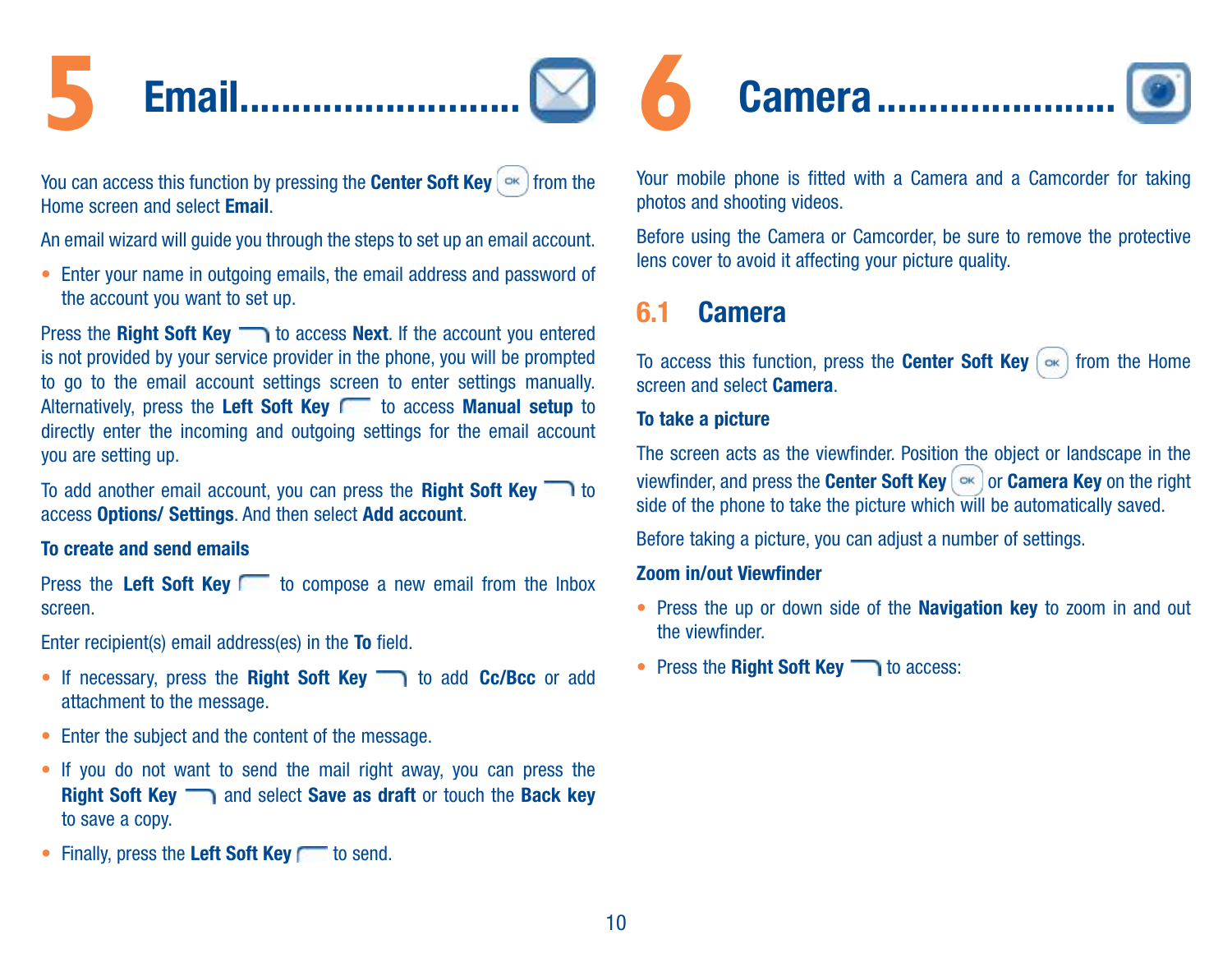- <span id="page-12-0"></span>• Selftimer Set the time to take a picture after press the capturing button.
- Grid It divides the screen into equal parts and helps you take better photos by making it simple to align compositional elements to the grid, such as the horizon or buildings to the lines in the grid.
- **Gallery Go to Gallery application.**
- Modes Set photo mode or video mode.

After taking a picture, press the Left Soft Key to preview.

## 6.2 Camcorder

#### To shoot a video

- Press the right side of Navigation key to switch to Video mode from Camera mode.
- Press the Center Soft Key  $\alpha$  or Camera Key to shoot a video.
- After finished, press the Center Soft Key  $\alpha$  or Camera Key again to save. You could go to Video app to play.

Before shooting a video, you can adjust:

- • Zoom in/out Viewfinder Press the up or down side of the Navigation key to zoom in and out the viewfinder.
- Modes/Videos Press the Right Soft Key and press the Navigation key to choose mode.



Gallery acts as a media player for you to view photos. In addition, a set of further operations to pictures are available for your choice.

To access this function, press the Center Soft Key  $(\infty)$  from the Home screen and select Gallery.



#### Modifying your picture

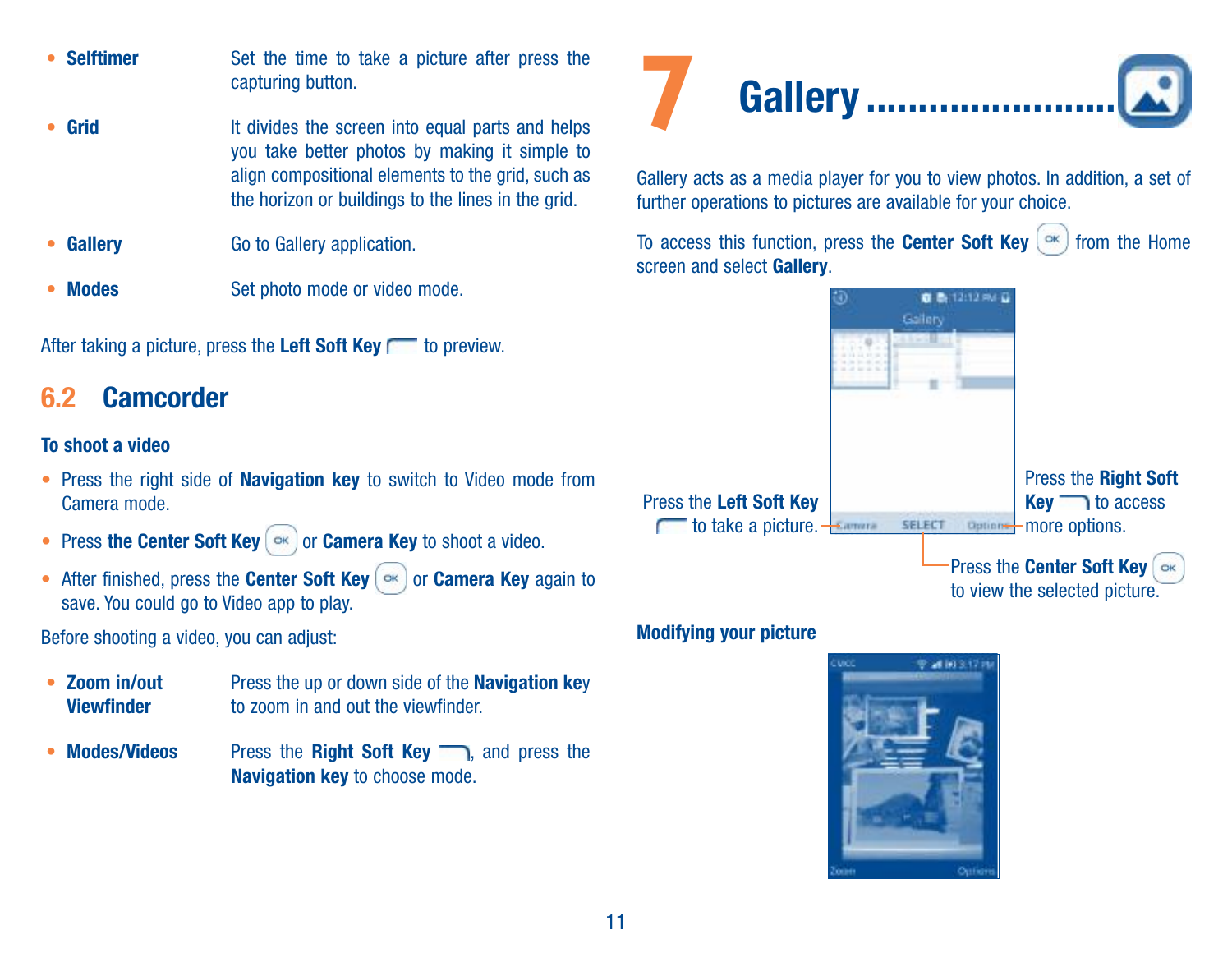<span id="page-13-0"></span>More options are available by pressing the Right Soft Key  $\Box$  from picture screen.

- **Delete Delete Delete** the selected picture.
- Edit Select this option to adjust exposure value, rotate the picture, crop, add filters and auto-correction.
- Share Share the picture via Email, Messges and Bluetooth.
- File Info View the picture information, such as name, size, image type and etc.
- Lock After the picture is locked, you can not delete, edit, rename and rotate this picture until it's unlocked.
- Set as Press to set the picture as wallpaper or existing contact image.
- Sort and Group Enables you to sort picture by date and time, name, size and etc. and group by date.



To access this function, press the **Center Soft Key**  $\infty$  from the Home screen and select Video.

Using this feature, you can play, share, delete, rename and store videos according to your preference.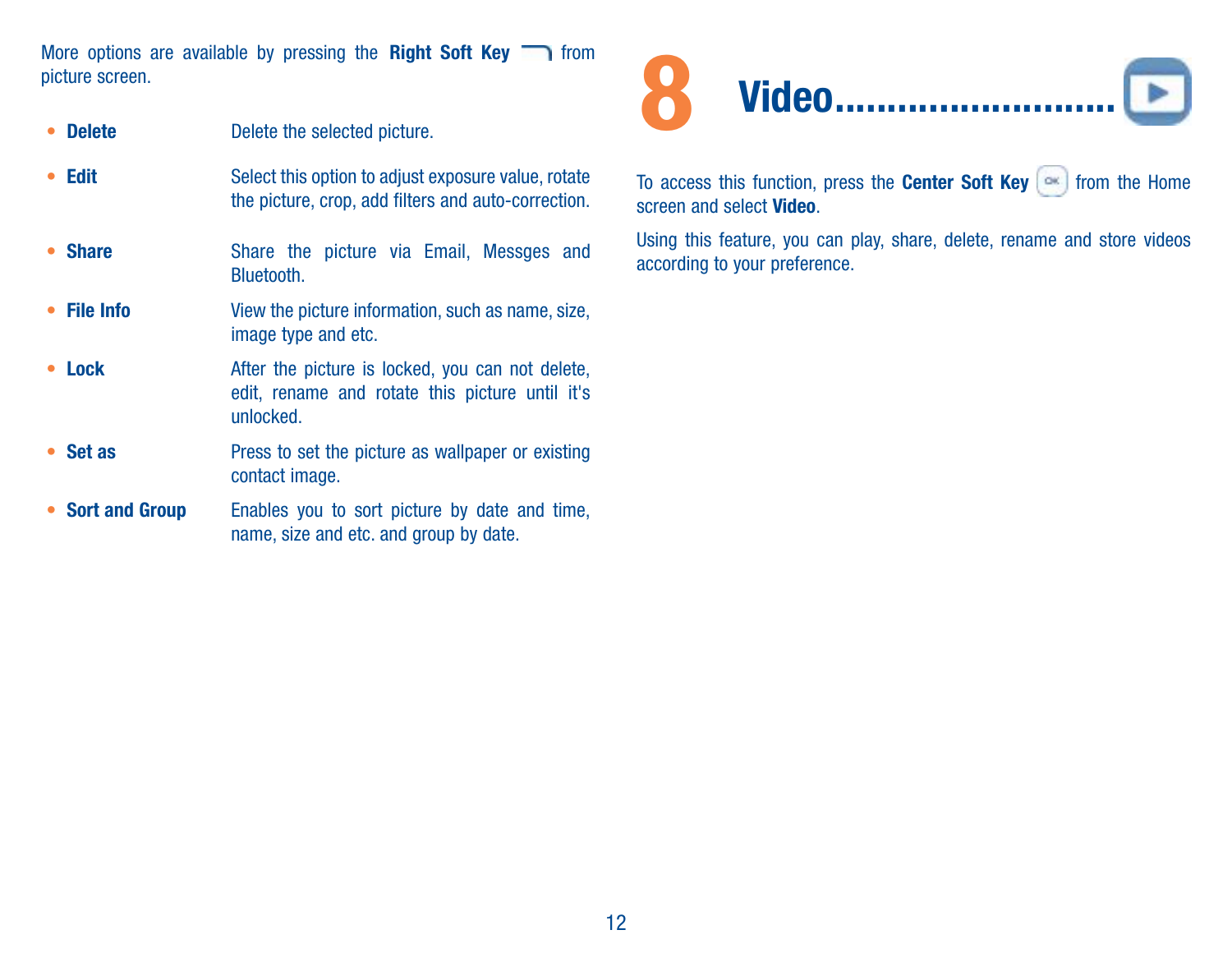<span id="page-14-0"></span>

Using this menu, you can play music files stored in your phone. Music files can be downloaded from your computer using a USB cable.

To access this function, press the **Center Soft Key**  $\left(\infty\right)$  from the Home screen and select Music.

Using Browser, you can enjoy surfing the Web.

To access this function, press the Center Soft Key  $\sim$  from the Home screen and select Browser.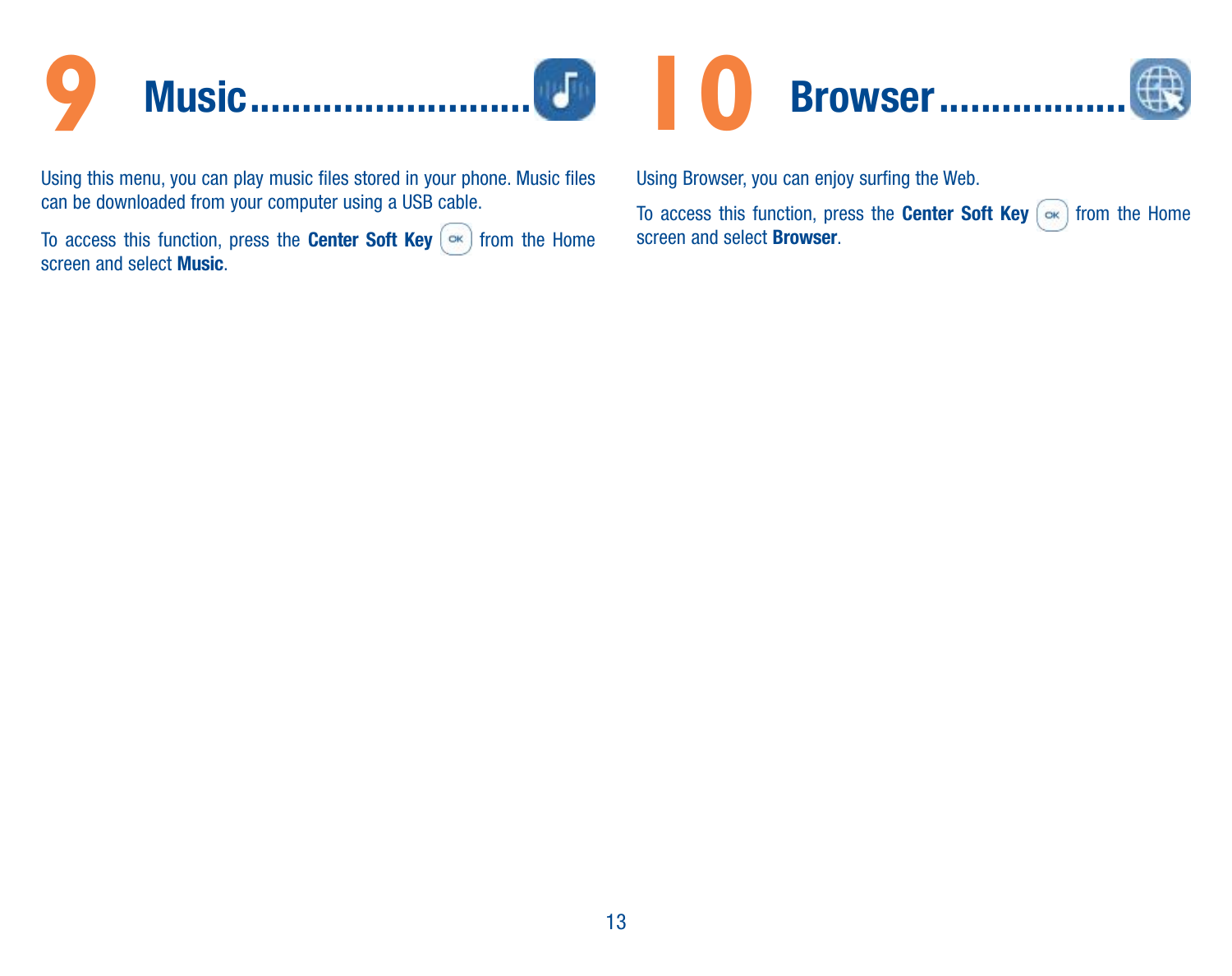<span id="page-15-0"></span>

Use the Calendar to keep track of important meetings, appointments, etc. To access this function, press the Center Soft Key  $\left( \infty \right)$  from the Home screen and select Calendar.

## 11.1 Multimode view

You can display the Calendar in Day, Week, Month view. Press the Right Soft Key to change your Calendar view.



## 11.2 To create new events

Press the Left Soft Key readd new events from any Calendar view.

Fill in all required information for this new event. If it is a whole-day event you can select All-day Event.

When finished, press the **Right Soft Key**  $\rightarrow$  to save.

More important options are available by pressing the Right Soft Key from the Calendar main screen:

- Go to date To go to whatever date you want.
- Search Search an event or schedule you added on Calendar.
- Calendar to Display To display your offline calendar, Google account or Yahoo account.
- Sync calendar To sync calendar.
- **Settings** To set a series of Calendar settings.

## 11.3 Event reminder

If a reminder is set for an event, the upcoming event icon  $\mathbb{H}$  will appear on the Status bar as a notification when the reminder time arrives.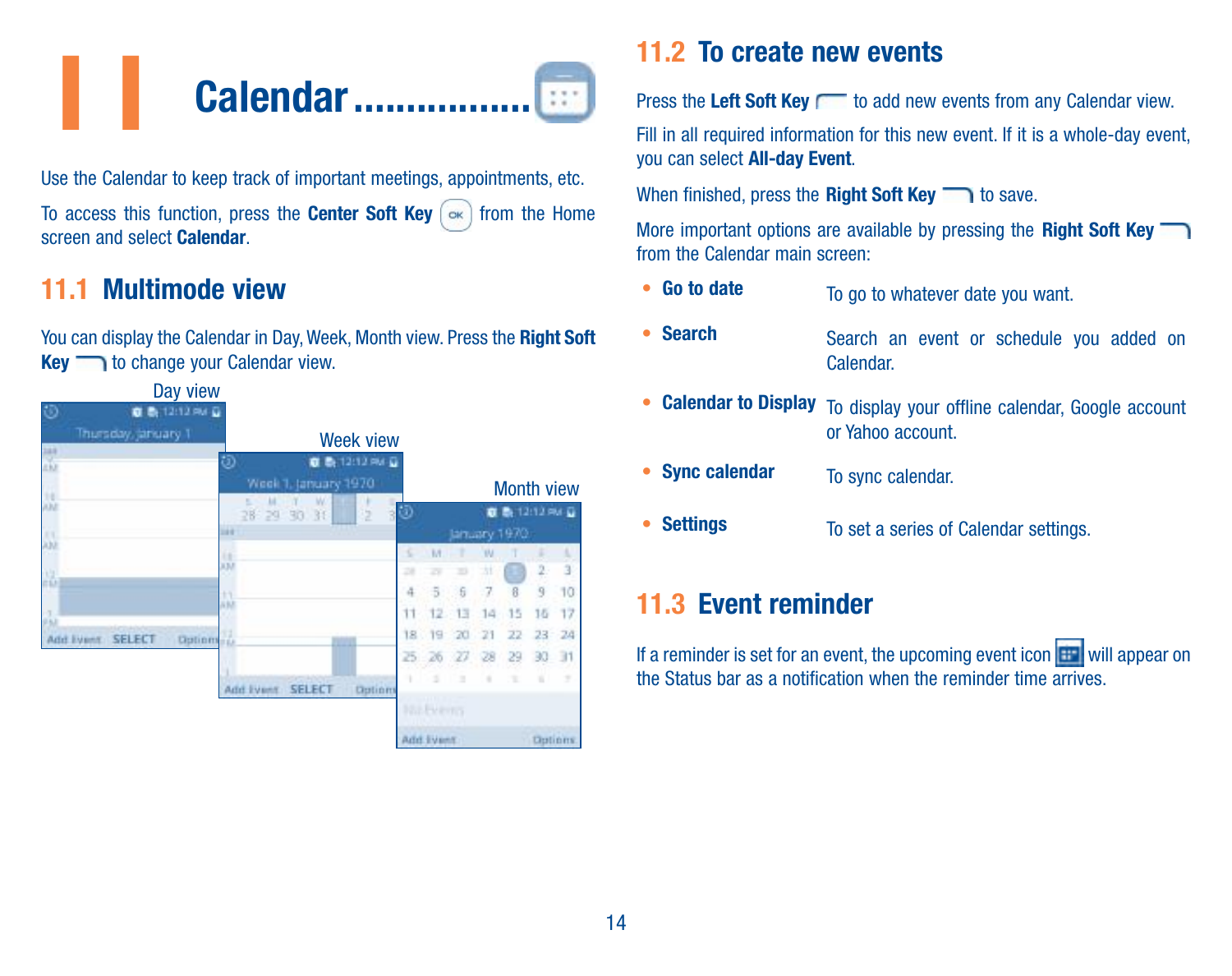<span id="page-16-0"></span>

Your mobile phone has a built-in clock.

To access this function, press the Center Soft Key  $\left( \infty \right)$  from the Home screen and select Clock.

## 12.1 Alarm

#### To set an alarm

From the Clock screen, press the Left Soft Key readd a new alarm. The following options will appear:

- **Time** Press to set the alarm time.
- **Repeat** Select the days you want your alarm to go off.
- **Sound** Select a ringtone for the alarm.
- Vibrate Press to activate vibration.
- Alarm name Press to enter a name for the alarm.

#### To adjust alarm settings

More important options are available by pressing the **Right Soft Key** from the Clock screen:

- **Edit** Press to edit alarm.
- **Delete** Press to delete alarm.
- Settings Press to set snooze time, volume, vibration and sound.

## 12.2 Timer

From the Alarm screen, press the right side of the Navigation Key to enter the Timer screen.

Press the Center Soft Key  $(\infty)$  to edit hour, minute and second, when finished, press the **Center Soft Key**  $\sim$  again to start timer.

- Press the Center Soft Key to pause or resume timer.
- Press the Right Soft Key when timer starts to add 1 minute.
- Press the Left Soft Key to reset the timer on halt screen.

## 12.3 Stopwatch

From the Timer screen, press the right side of the Navigation Key to enter the Stopwatch screen.

- Press the Center Soft Key  $\left( \infty \right)$  to start stopwatch.
- Press the Center Soft Key  $\sim$  again to halt the total times.
- Press the Right Soft Key  $\Box$  to record the lap.
- Press the Left Soft Key to reset the stopwatch on halt screen.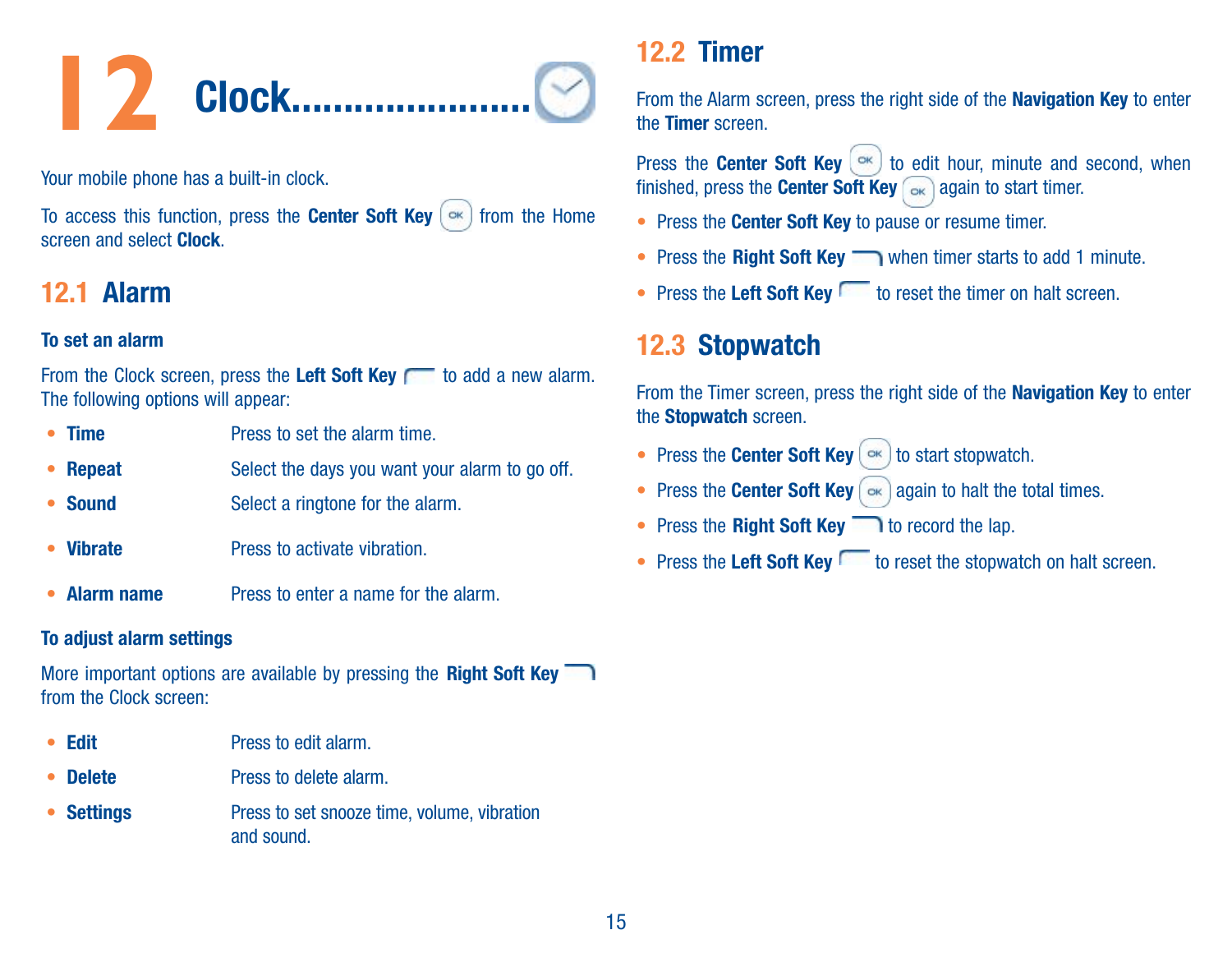<span id="page-17-0"></span>

With the Calculator, you can solve many mathematical problems.

To access this function, press the **Center Soft Key**  $(\infty)$  from the Home screen and select Calculator.



Enter a number and the arithmetic operation to be performed, enter the second number, then press "=" to display the result.



Your phone is equipped with a radio\* with RDS\*\* functionality. You can use the application as a traditional radio with saved channels or with parallel visual information related to the radio program on the display if you tune to stations that offer Visual Radio service.

To access this function, press the Center Soft Key  $\left( \infty \right)$  from the Home screen and select FM Radio.



To use it, you must plug in your headset, which works as an antenna connected with your phone.

| $\blacktriangleright$ $\bigcirc$ of the 12-13 PM $\sqcup$<br><b>FM Radio</b> |
|------------------------------------------------------------------------------|
|                                                                              |
| ONGO NASA SA PASA<br>98.6 MHz<br>a a she                                     |
| WANTERVEL<br>89.2 MI<br>-2260.47                                             |
| Jutions.                                                                     |

- Press the Center Soft Key  $(\infty)$  to turn on FM Radio.
- Press the Right Soft Key  $\Box$  to scan for all available stations.
- Press the Left Soft Key  $\Box$  to view all stations.
- Press the Right Soft Key to adjust Volume, add the station to favorites, rename the station or switch to speaker mode.
- Press the Center Soft Key  $\sim$  to turn off FM Radio.
- (1) The quality of the radio depends on the coverage of the radio station in that particular area.
- Depending on your network operator and market.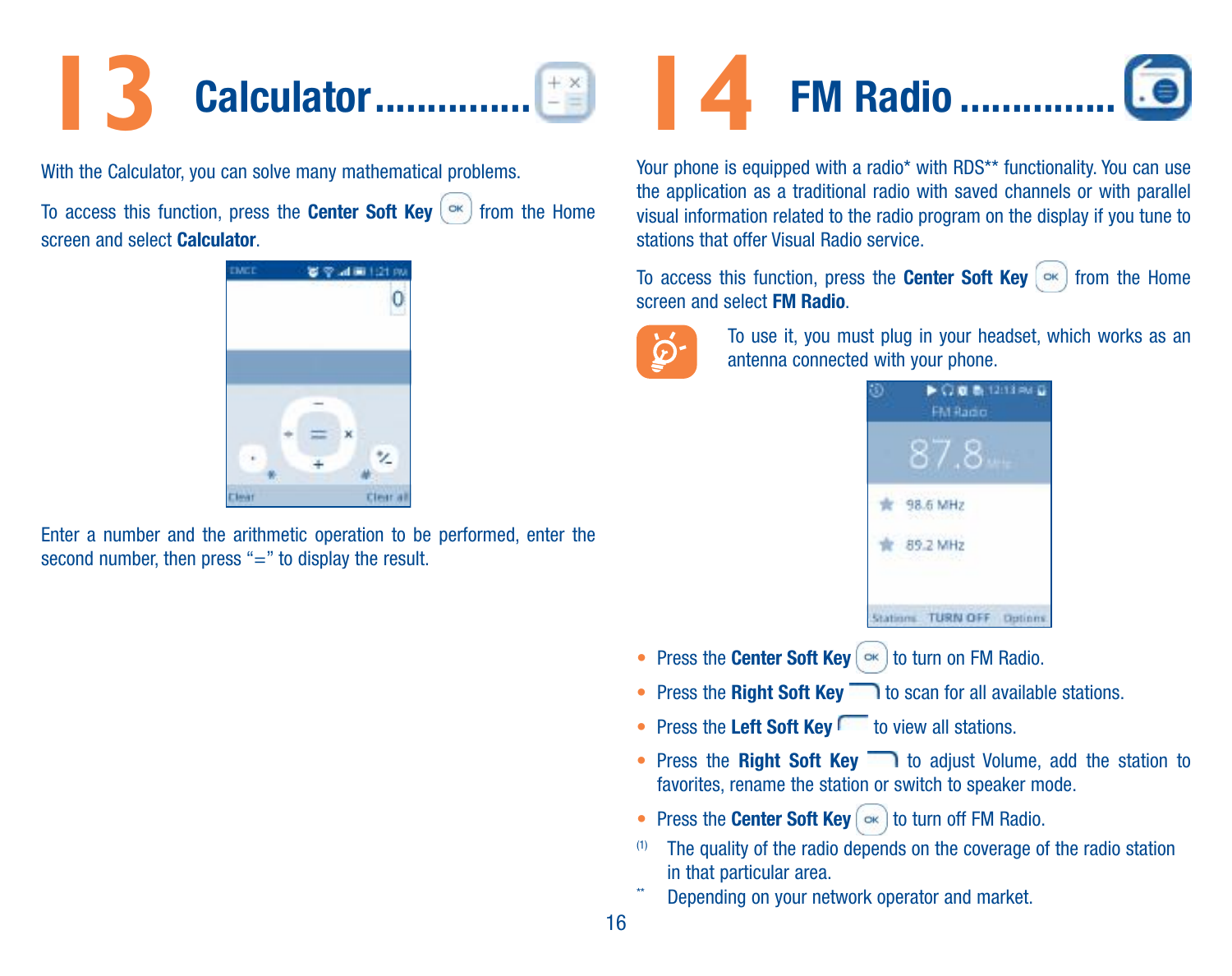<span id="page-18-0"></span>

To access this function, press the **Center Soft Key**  $\left[\infty\right]$  from the Home screen and select Settings.

## 15.1 Network & Connectivity

#### 15.1.1 Airplane Mode

When Airplane mode is on, it will simultaneously disable all wireless connections including Wi-Fi, Bluetooth and more.

#### 15.1.2 Cellular & Data

#### Carrier

When a SIM card is inserted, the phone will detect the carrier automatically.

#### APN Settings

You can select APN types or add a new APN.

#### 15.1.3 Wi-Fi

Using Wi-Fi you can now surf the Internet without using your SIM card whenever you are in range of a wireless network. The only thing you have to do is to enter the Wi-Fi screen and configure an access point to connect your phone to the wireless network.

#### 15.1.4 Bluetooth

Bluetooth allows your phone to exchange data (videos, images, music, etc.) within a small range with another Bluetooth supported device (phone, computer, printer, headset, car kit, etc.).

#### 15.1.5 Geolocation

KaiOS uses GPS, and additional supplemental information such as Wi-Fi and mobile networks to approximate your location.

Location data may be used by KaiOS and service providers to improve accuracy and coverage of the location databases.

#### 15.1.6 Calling settings

#### DTMF tones

Dual Tone Multi-Frequency, or DTMF is a method for instructing a telephone switching system of the telephone number to be dialed, or to issue commands to switching systems or related telephony equipment.

Press to set DTMF tones to normal or long.

#### Call Waiting

Press to active or deactive call waiting.

#### Caller ID

Press to select network default, hide number or show number.

#### Call Forwarding

Press to configure how your calls are forwarded when you are busy. unanswered or unreachable.

#### 15.1.7 Wi-Fi Calling Settings

Press the Center Soft Key to enable or disable VoLTE and VoWiFi.

#### 15.1.8 Internet Sharing

#### USB tethering

You can share your phone's mobile data connection with a single computer via a USB cable.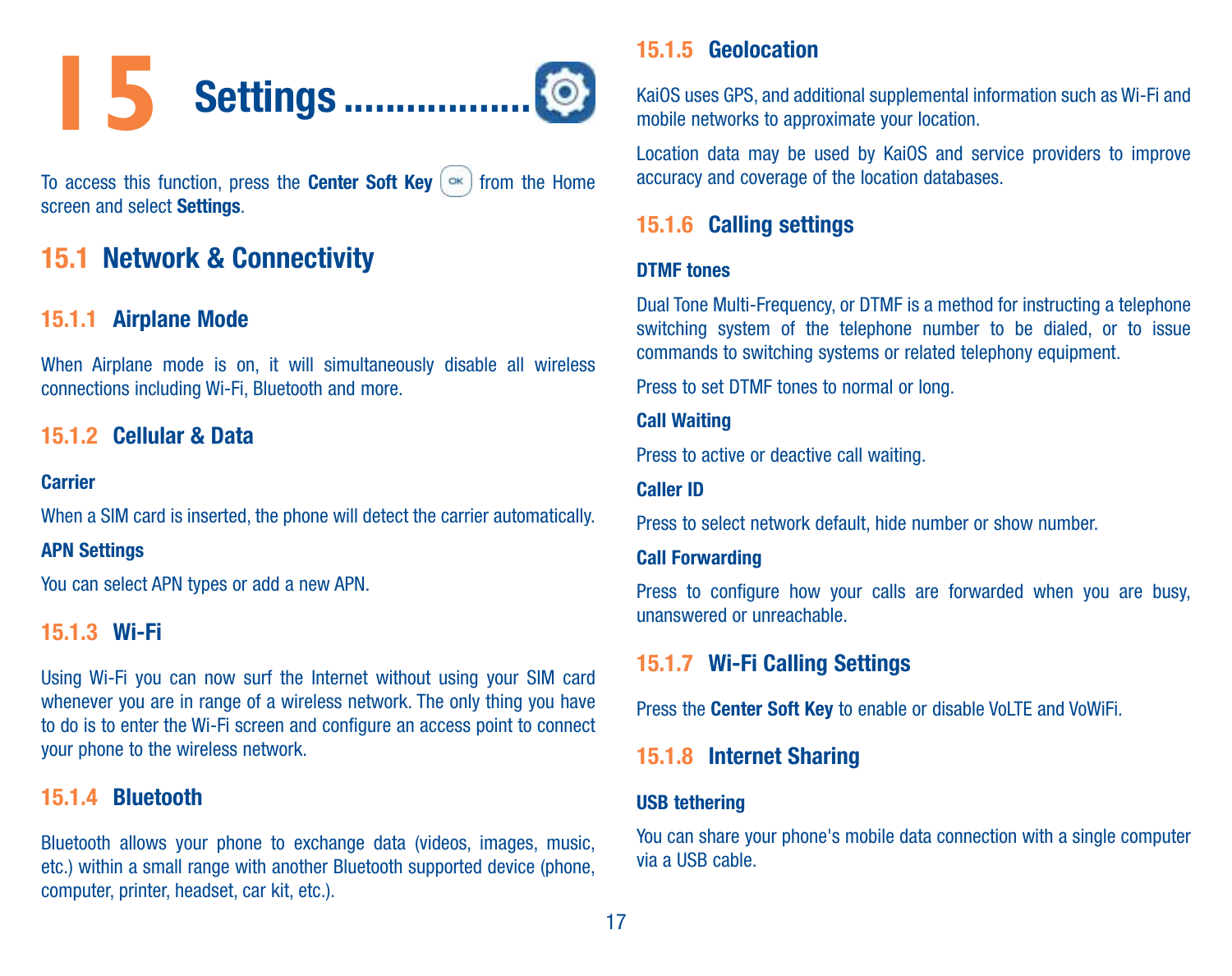#### <span id="page-19-0"></span>15.1.9 Wireless Emergency Alerts

#### Alert Inbox

Press to view Alert message in alert box.

#### WEA Notification

- WEA Sound: Press the Center Soft Key to enable extreme alert sound.
- WEA Vibrate: Press the Center Soft Key to enable extreme alert vibrate.

#### Receive alerts

- Presidential alert: Press the Center Soft Key to enable Presidential alert.
- Extreme alert: Press the Center Soft Key to enable Extreme alert.
- Severe alert: Press the Center Soft Key to enable severe alert.
- AMBER alert: Press the Center Soft Key to enable amber alert.

#### WEA Ringtone Preview

• WEA Ringtone: Press the Center Soft Key to enable WEA ringtone.

## 15.2 Personalization

#### 15.2.1 Sound

#### Volume

Press to set volume for Media, Rightones & notifications and alarm.

#### Tones

Press to manage tones.

#### **Other Sounds**

Press to enable/disable the sound for Dial pad, camera and sent message.

#### 15.2.2 Display

- Wallpaper Press to select wallpaper from wallpaper, gallery or camera.
- **Brightness** Press to set the level of brightness.
- Screen Timeout Press to set screen timeout
- Auto Keypad Lock Press to turn on/off auto keypad lock.

#### 15.2.3 Search

Search Engine Press to select search engine. **Search Suggestions** Press to enable or disable search suggestions.

#### 15.2.4 Notices

## Show on lock screen Press to enable or disable notice show on lock screen. Show after reboot Press to enable or disable notice show after reboot. App Notices Press to set app notices.

#### 15.2.5 Date & Time

#### **Date**

Only after disable auto-sync will you set the phone's date manually.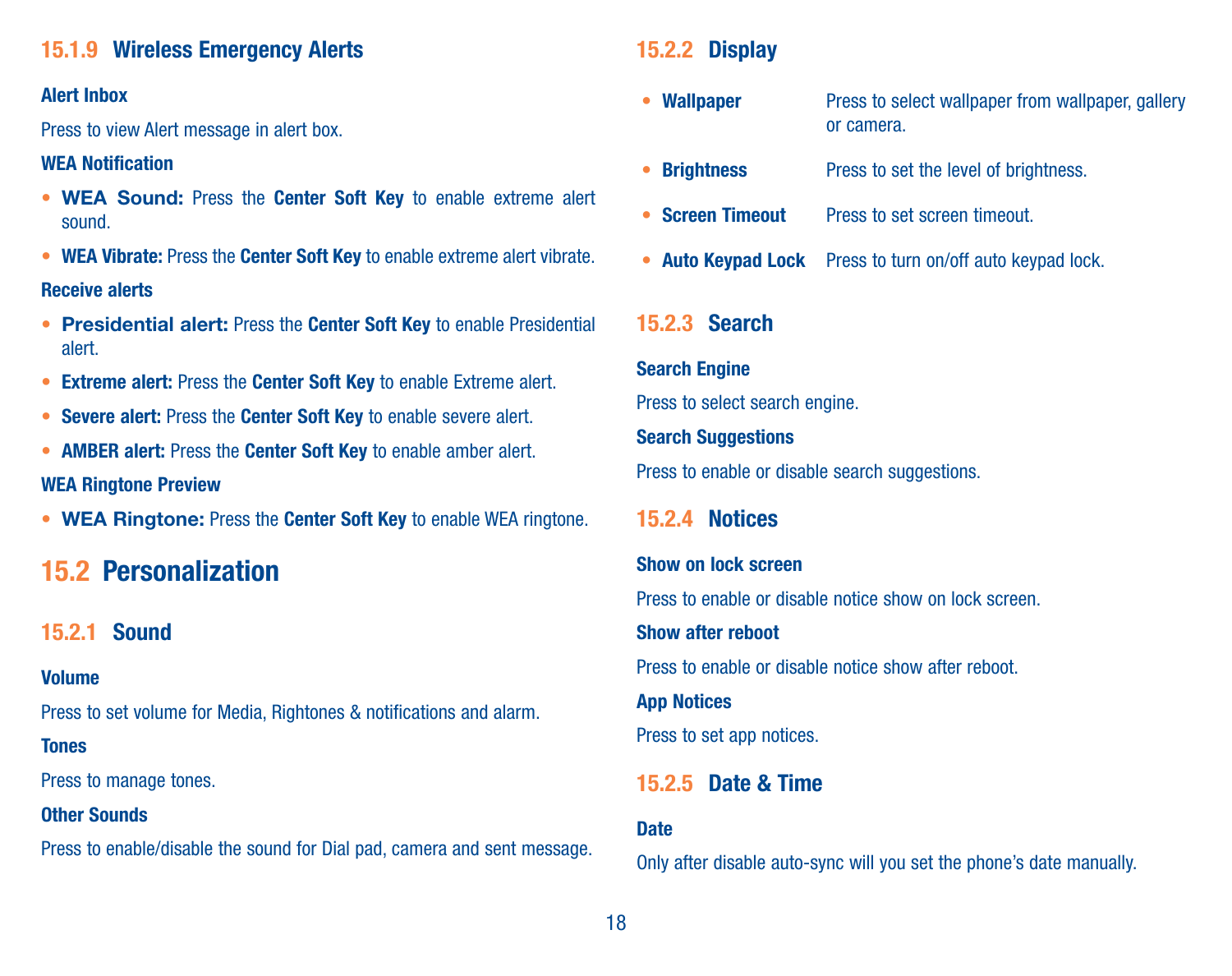#### <span id="page-20-0"></span>Time

Only after disable auto-sync will you set the phone's time manually.

#### Time Zone

Only after disable auto-sync will you set the phone's timezone manually.

#### Time Format

Press to select 12-hour clock format or 24-hour clock format.

#### Clock

Press to show or hide homescreen clock.

#### 15.2.6 Language

Press to select the language and the region you want.

#### 15.2.7 Input Methods

Press to select input languages.

15.2.8 Answer Mode

Press to enable flip to answer.

## 15.3 Privacy & Security

#### 15.3.1 Screen Lock

Screen lock allows you to set a 4-digit password which protects your phone from intrusions. Whoever turns on your phone will be prompted to enter a password in order to access your device.

#### 15.3.2 SIM Security

A SIM PIN prevents access to the SIM card cellular data networks. When it's enabled, any device containing the SIM card will request the PIN upon restart. A SIM PIN is not the same as the lock code used to unlock the device.

#### 15.3.3 APP Permissions

Press to set Geolocation permission for Camera and System app.

#### 15.3.4 Do Not Track

Press to set whether you want to be tracked by website and apps.

#### 15.3.5 Browsing Privacy

Press to clear browsing history or clear cookies and stored data.

## 15.4 Storage

#### 15.4.1 USB Storage

Enabling USB storage allows another computer or device connected using USB to access files on this phone.

#### 15.4.2 Media Storage

Press to monitor media and available space on your phone.

#### 15.4.3 Application Storage

Use these settings to monitor the total and available space on your phone.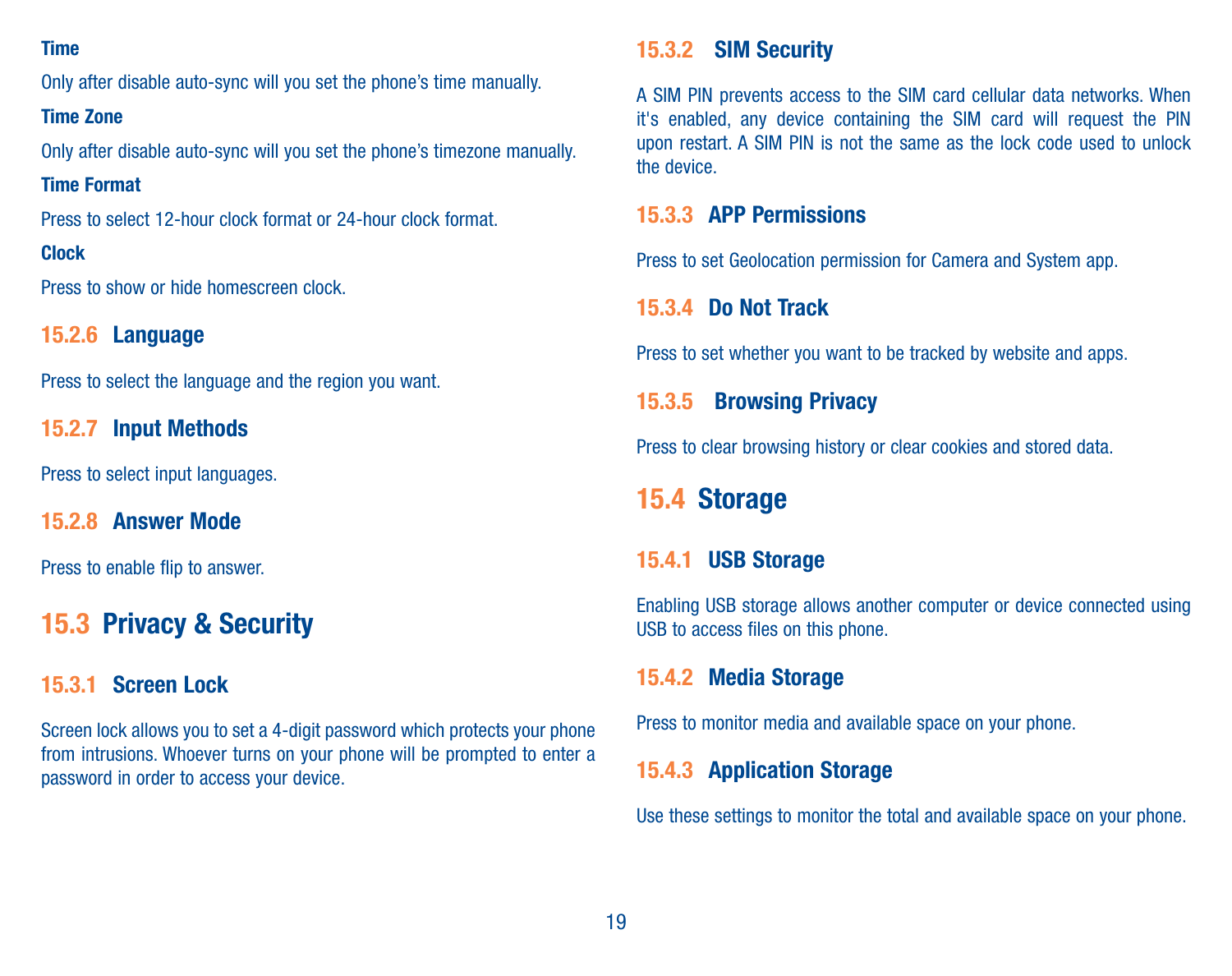## <span id="page-21-0"></span>15.5 Device

#### 15.5.1 Device Information

This contains information about things ranging from Model number, Software version, Hardware, Platform version, Bluetooth address, Build

number and etc.

15.5.2 Downloads

Press to view downloads.

#### 15.5.3 Battery

Press to set power saving mode.

Turning power saving mode on will turn off the phone's data, Bluetooth and Geolocation connections to extend battery life.

You can adjust power use via the screen brightness or screen timeout settings in the Display screen.

#### 15.5.4 Accessibility

#### Invert Colors

Press to turn on/off color inversion.

#### Backlight

Press to turn on/off backlight.

#### Large Text

Large text enable to enlarge the screen text.

#### **Captions**

Press to activate/deactivate captions for phone screen.

#### Readout

Readout mode function reads labels of interface elements and providers sound response.

#### Mono Audio

Press to turn on/off mono audio.

#### Volume Balance

Press to set volume balance value.

#### Keypad Vibration

Press to activate/deactivate keypad vibration

#### TTY

TTY mode can be used by people who are deaf, have poor hearing or speech impairments.

Press to set TTV to full, VCO, HCO or turn off TTV.

#### Hearing Aid Compatibility(HAC)

Hearing aid mode can be used by people who are deaf, have poor hearing or speech impairments. After connecting the phone and hearing aid device, calls are linked to a relay service, which converts incoming speech to text for the person using the hearing aid and converts outgoing text from the hearing aid device to a spoken voice for the person on the other end of the conversation.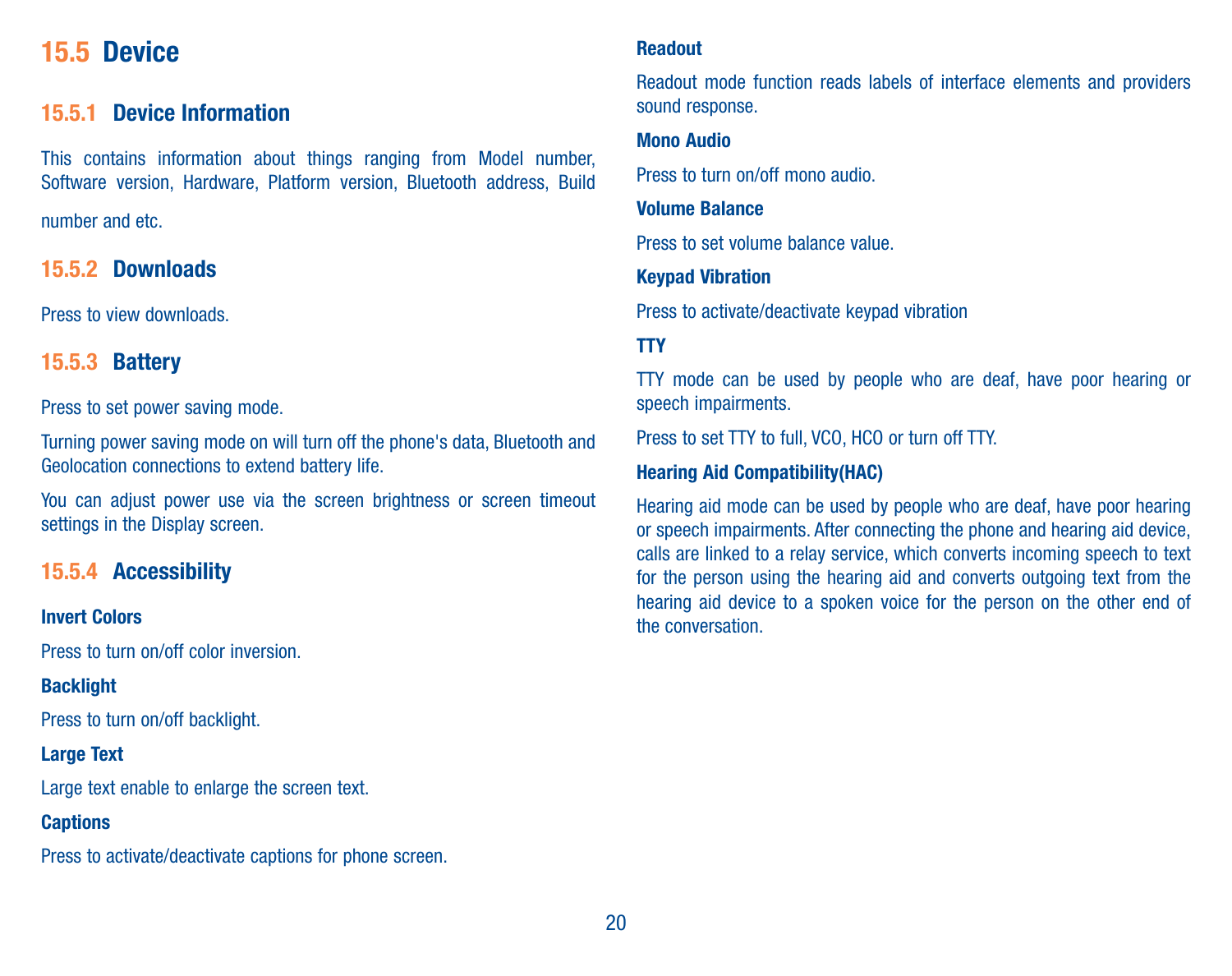## <span id="page-22-0"></span>**16** Making the most of your phone .................

## 16.1 Upgrade

You can use the Over-the-air Upgrade tool to update your phone's software.

#### 16.1.1 Over-the-air Upgrade

Using the Over-the-air Upgrade tool you can update your phone's software.

To access Software Update, select Settings > Device > Device Information > Software Update. If you want to update the system, select Download, after it is done please select Install to complete the upgrade. Now your phone's software will be the latest version.

You should turn on data connection before searching for updates. Settings for auto-check intervals is also available once you restart the phone.

If you have chosen auto-check, when the system discovers the new version, dialog will pop up to choose **Download** or ignore, the notification also will show in status bar.



The latest generation of Alcatel mobile phones offers a built-in handsfree feature that allows you to use the telephone from a distance, placed on a table for example.

- 1. Battery
- 2. Charger
- 3. Quick Start Guide
- 4. Product Safety Information leaflet



Only use the Alcatel batteries, chargers, and accessories included along with your device.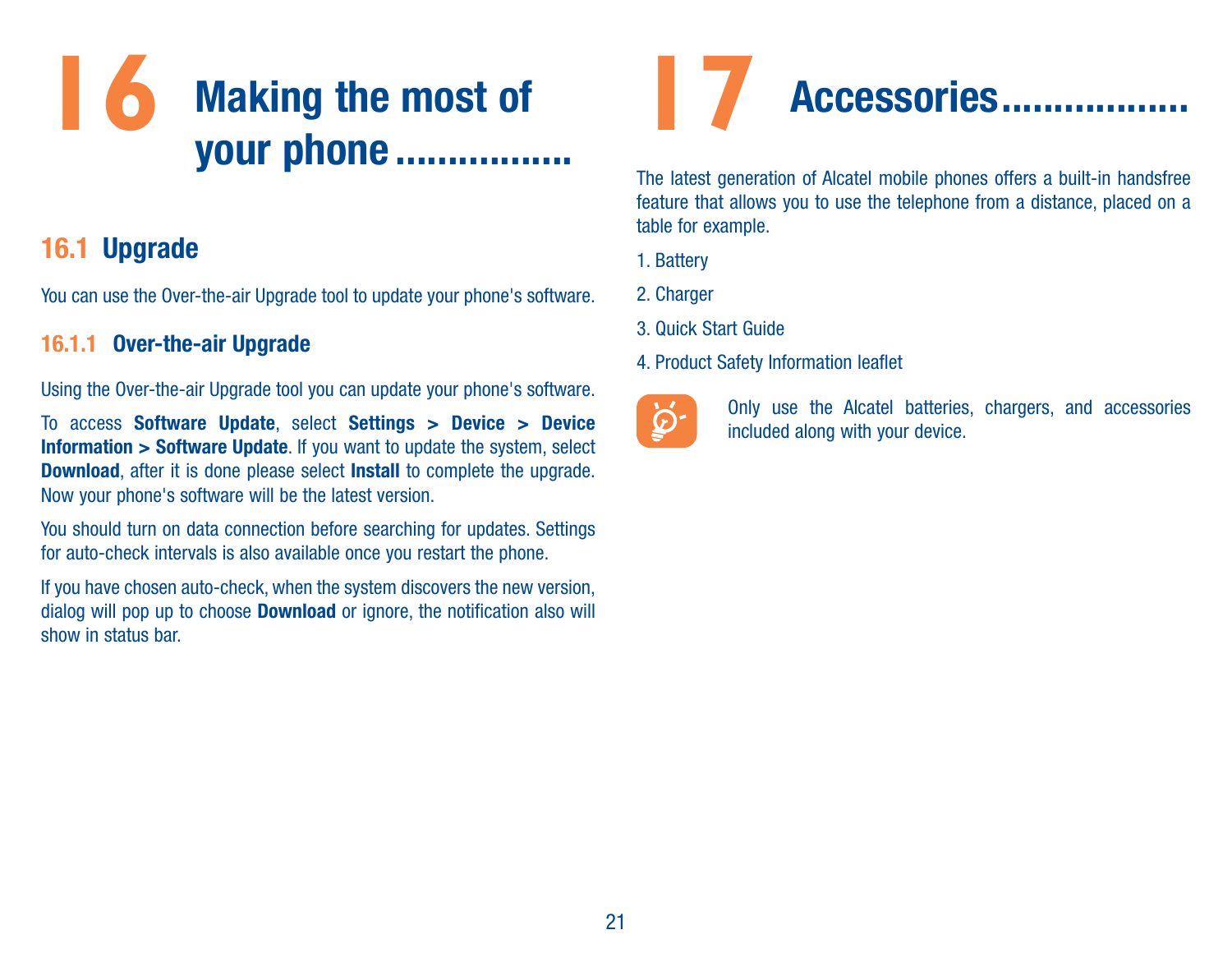# <span id="page-23-0"></span>**18** Troubleshooting ...........

#### Before contacting the service center, you are advised to follow the instructions below:

- You are advised to fully charge  $(\Box)$  the battery for optimal operation.
- Avoid storing large amounts of data in your phone as this may affect its performance.
- Use the FOTA (Firmware Over The Air) Upgrade tool to update your phone's software. To access Update phone, press Settings > Device > Device Information > Update phone.

and carry out the following checks:

#### My phone can't be switched on or is frozen

- Check the battery contacts, remove and reinstall your battery, then turn your phone on.
- Check the battery power level, charge for at least 20 minutes.

#### My phone has not responded for several minutes

- Restart your phone by pressing and holding the End/Power Key.
- Remove the battery and re-insert it, then restart the phone.

#### My phone turns off by itself

- Check whether your phone is locked when not in use, and make sure you don't accidentally turn off your phone when locking it by pressing the End/Power Key.
- Check the battery charge level.

#### My phone can't charge properly

- Make sure you are using an **Alcatel** battery and the charger from the box.
- Make sure your battery is inserted properly and clean the battery contact if it's dirty. It must be inserted before plugging in the charger.
- Make sure that your battery is not completely discharged; if battery power is empty for a long time, it may take around 20 minutes to display the battery charger indicator on the screen.
- Make sure charging is carried out under normal conditions (0°C to  $+45^{\circ}$ C).
- When abroad, check that the voltage input is compatible.

#### My phone can't connect to a network or "No service" is displayed

- Try connecting in another location.
- Verify the network coverage with your carrier.
- Check with your carrier that your SIM card is valid.
- Try selecting the available network(s) manually.
- Try connecting at a later time if the network is overloaded.

#### My phone can't connect to the Internet

- Check that the IMEI number (press \*#06#) is the same as the one printed on your warranty card or box.
- Make sure that the internet access service of your SIM card is available.
- Check your phone's Internet connecting settings.
- Make sure you are in a place with network coverage.
- Try connecting at a later time or another location.

#### Invalid SIM card

- Make sure the SIM card has been correctly inserted.
- Make sure the chip on your SIM card is not damaged or scratched.
- Make sure the service of your SIM card is available.

#### Unable to make outgoing calls

- • Make sure you have dialed a valid number and have pressed .
- For international calls, check the country and area codes.
- Make sure your phone is connected to a network, and the network is not overloaded or unavailable.
- • Check your subscription status with your carrier (credit, SIM card valid, etc.).
- Make sure you have not barred outgoing calls.
- Make sure that your phone is not in Airplane mode.

#### Unable to receive incoming calls

- Make sure your phone is switched on and connected to a network (check for overloaded or unavailable network).
- Check your subscription status with your carrier (credit, SIM card valid, etc.).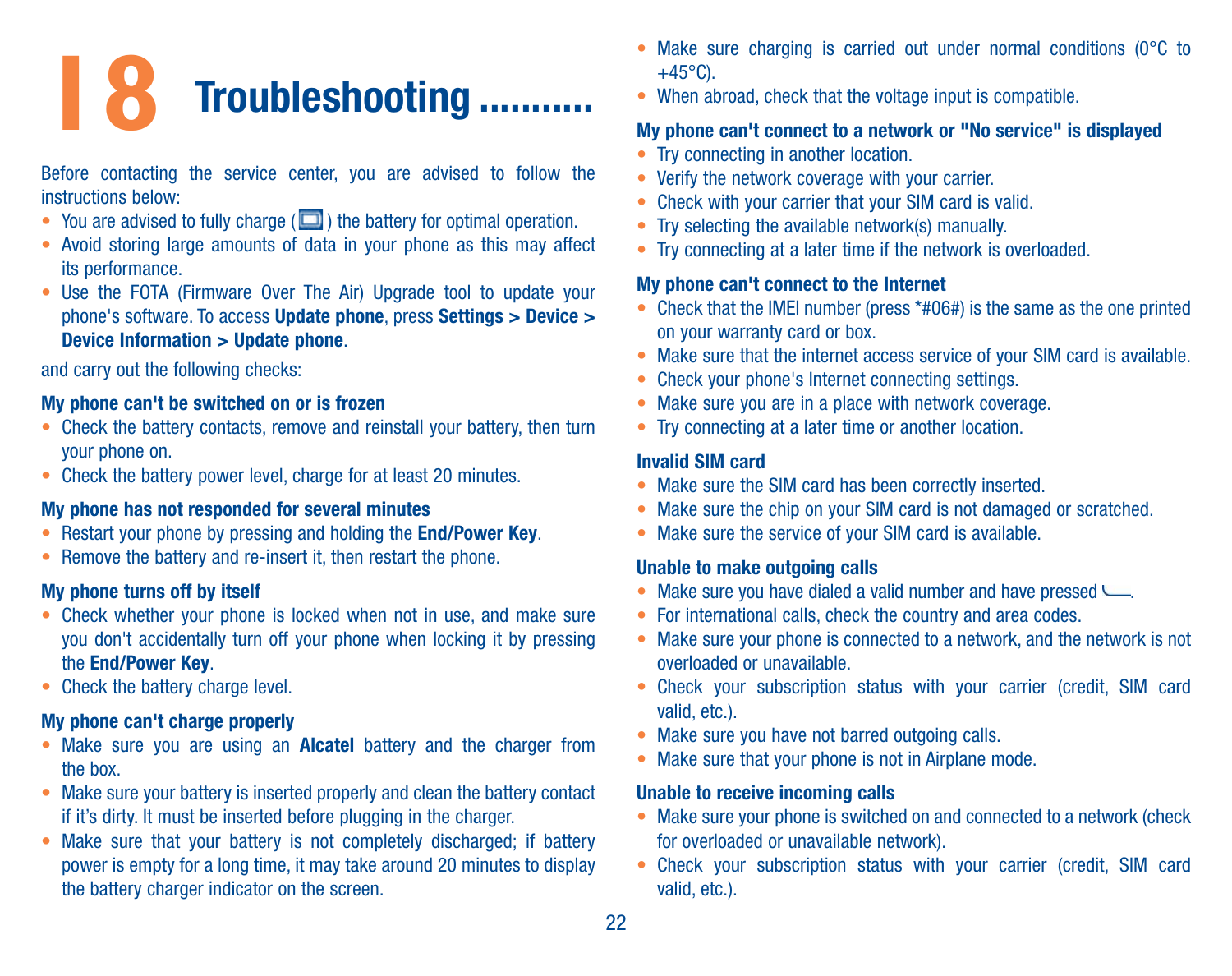- Make sure you have not forwarded incoming calls.
- Make sure that you have not barred certain calls.
- Make sure that your phone is not in Airplane mode.

#### The caller's name/number does not appear when a call is received

- Check that you have subscribed to this service with your carrier.
- • Your caller has concealed his/her name or number.

#### I can't find my contacts

- Make sure your SIM card is not broken.
- Make sure your SIM card is inserted properly.
- Import all contacts stored in SIM card to phone.

#### The sound quality of the calls is poor

- You can adjust the volume during a call by pressing the Volume Up/ down key.
- Check the network strength ...
- Make sure that the receiver, connector or speaker on your phone is clean.

#### I am unable to use the features described in the manual

- Check with your carrier to make sure that your subscription includes this service.
- Make sure this feature does not require an Alcatel accessory.

#### When I select a number from my contacts, the number can't be dialed

- Make sure that you have correctly recorded the number in your file.
- Make sure that you have selected the country prefix when calling a foreign country.

#### I am unable to add a contact in my contacts

• Make sure that your SIM card contacts are not full; delete some files or save the files in the phone contacts.

#### My callers are unable to leave messages on my voicemail

• Contact your network carrier to check service availability.

#### I can't access my voicemail

- Make sure your carrier's voicemail number is correctly entered.
- Try later if the network is busy.

#### I am unable to send and receive MMS

- Check your phone memory availability as it might be full.
- Contact your network operator to check service availability and check MMS parameters.
- Verify the server center number or your MMS profile with your carrier.
- The server center may be swamped, try again later.

#### SIM card PIN locked

• Contact your network carrier to obtain the PUK code (Personal Unblocking Key).

#### The phone can't be detected by others via Bluetooth

- Make sure that Bluetooth is turned on and your phone is visible to other users.
- Make sure that the two phones are within Bluetooth's detection range.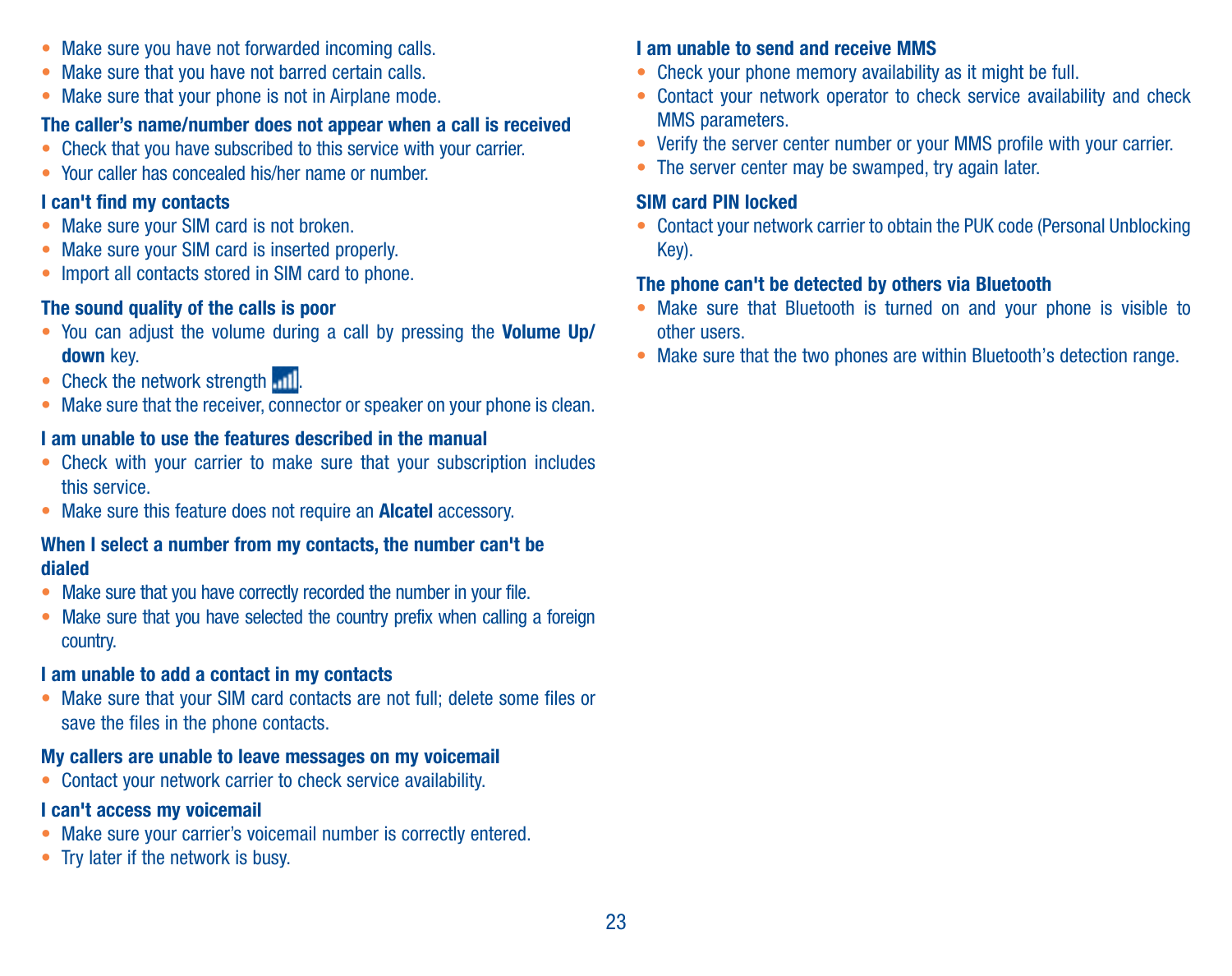## <span id="page-25-0"></span>Safety and use.

## Please read before using your phone

THE BATTERY IS NOT FULLY CHARGED WHEN YOU TAKE IT OUT OF THE BOY. DO NOT REMOVE THE BATTERY PACK WHEN THE PHONE IS CHARGING. YOUR WARRANTY IS INVALIDATED IF YOU DISASSEMBLE OR ATTEMPT TO DISASSEMBLE THE DEVICE.

#### Privacy restrictions

Some countries require full disclosure of recorded telephone conversations. and stipulate that you must inform the person with whom you are speaking that the conversation is being recorded. Always obey the relevant laws and regulations of your country when using the recording feature of your phone.

#### **Disclaimers**

ANY WEATHER, STOCK, OR OTHER INFORMATION, DATA, OR DOCUMENTATION ("ACCESSED INFORMATION") ARE PROVIDED "AS IS" AND WITHOUT ANY WARRANTY OR ANY TECHNICAL SUPPORT. TO THE MAXIMUM EXTENT PERMITTED BY APPLICABLE LAW, TCL COMMUNICATION Ltd. AND ITS AFFILIATES expressly disclaim any and all representations and warranties, arising by law or otherwise, related to the Accessed Information, including without limitation any express or implied representation or warranty of merchantability, fitness for a particular purpose, noninfringement, quality, accuracy, completeness, effectiveness, reliability, or usefulness. Without limiting the foregoing, it is further understood that TCL Communication Ltd. and its Affiliates are not responsible for any use of the Accessed Information or the results arising from such use, and that you use such information at your own risk.

## Limitation of damages

TO THE MAXIMUM EXTENT PERMITTED BY APPLICABLE LAW, IN NO EVENT SHALL TCL COMMUNICATION Ltd. OR ITS AFFILIATES BE LIABLE TO YOU. ANY USER, OR THIRD PARTY FOR ANY INDIRECT, SPECIAL, CONSEQUENTIAL, INCIDENTAL OR PUNITIVE DAMAGES OF ANY KIND, ARISING IN CONTRACT, TORT, OR OTHERWISE, INCLUDING, BUT NOT LIMITED TO, INJURY, LOSS OF REVENUE, LOSS OF GOODWILL, LOSS OF BUSINESS OPPORTUNITY LOSS OF DATA, AND/OR LOSS OF PROFITS, REGARDLESS OF THE FORESEEABILITY THEREOF OR WHETHER TCL COMMUNICATION Ltd. OR ITS AFFILIATES HAVE BEEN ADVISED OF THE POSSIBILITY OF SUCH DAMAGES. AND IN NO EVENT SHALL THE TOTAL LIABILITY OF TCL COMMUNICATION Ltd. OR ITS AFFILIATES EXCEED THE AMOUNT RECEIVED FROM YOU, REGARDLESS OF THE LEGAL THEORY UNDER WHICH THE CAUSE OF ACTION IS BROUGHT. THE FOREGOING DOES NOT AFFECT ANY STATUTORY RIGHTS WHICH MAY NOT BE DISCLAIMED.

## Important health information and safety precautions

When using this product, the safety precautions below must be taken to avoid possible legal liabilities and damages.

Retain and follow all product safety and operating instructions. Observe all warnings in the operating instructions on the product.

To reduce the risk of bodily injury, electric shock, fire, and damage to the equipment, observe the following precautions.

WARNING: This product contains chemicals known to the State of California to cause cancer and birth defects or other reproductive harm.

Warning: Not all 911 emergency service providers are capable of receiving location information. Be prepared to report your precise location/ address when calling 911. The device location cannot be identified in all circumstances.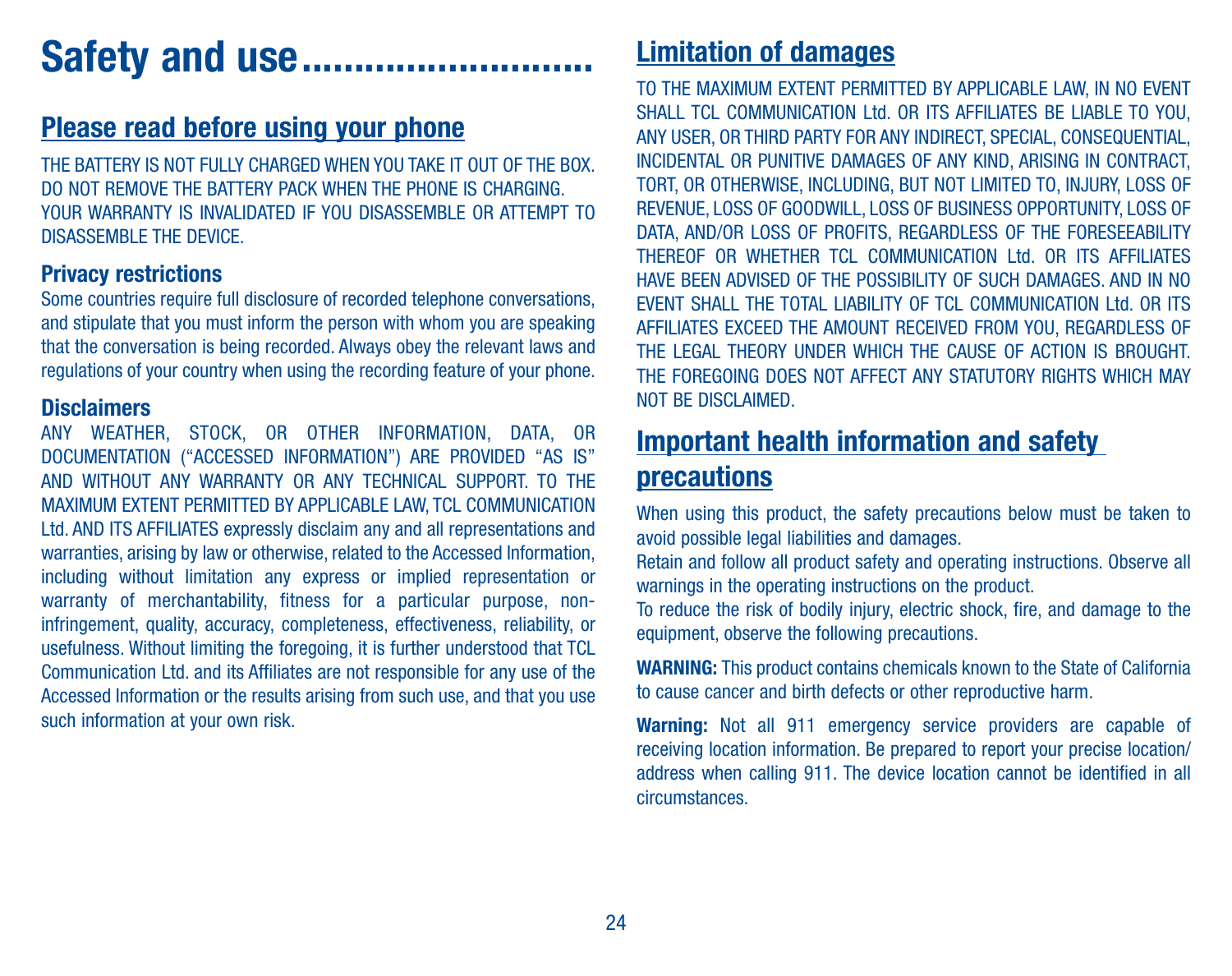#### Electrical safety

This product is intended for use when supplied with power from the designated battery or power supply unit. Other usage may be dangerous and will invalidate any approval given to this product.

#### Safety precautions for proper grounding installation

CAUTION: Connecting to improperly grounded equipment can result in an electric shock to your device.

#### Safety precautions for power supply unit

#### ■ Use the correct external power source

A product should be operated only from the type of power source indicated on the electrical ratings label. If you are not sure of the type of power source required, consult your authorized service provider or local power company. For a product that operates from battery power or other sources, refer to the operating instructions that are included with the product. This product should be operated only with the following designated power supply unit(s). Travel charger: Input: 100-240 V, 50/60 Hz, 150 mA

Output: 5 V, 550 mA

#### **Handle battery packs carefully**

This product contains a Lithium-ion polymer or Lithium-ion battery. There is a risk of fire and burns if the battery pack is handled improperly. Do not attempt to open or service the battery pack. Do not disassemble, crush, puncture, short external contacts or circuits, dispose of in fire or water, or expose a battery pack to temperatures higher than 140˚F (60˚C) .



WARNING: Danger of explosion if battery is incorrectly replaced. To reduce risk of fire or burns, do not disassemble, crush, puncture, short external contacts, expose to temperature above 140˚F (60˚C), or dispose of in fire or water. Replace only with specified batteries. Recycle or dispose of used batteries according to the local regulations or reference guide supplied with your product.



NOTE: This product should be operated only with the following designated Battery Pack(s).

- **Take extra precautions**
- Keep the battery or device dry and away from water or any liquid as it may cause a short circuit.
- Keep metal objects away so they don't come in contact with the battery or its connectors as it may lead to short circuit during operation.
- The phone should only be connected to products that bear the USB-IF logo or have completed the USB-IF compliance program.
- Do not use a battery that appears damaged, deformed, or discolored, or the one that has any rust on its casing, overheats, or emits a foul odor.
- Always keep the battery out of the reach of babies and small children, to avoid swallowing of the battery. Consult the doctor immediately if the battery is swallowed.
- Only use the battery with a charging system that has been qualified with the system per this standard, IEEE-Std-1725-2011. Use of an unqualified battery or charger may present a risk of fire, explosion, leakage or other hazard.
- Replace the battery only with another battery that has been qualified with the system per this standard, IEEE-Std-1725-2011. Use of an unqualified battery may present a risk of fire, explosion, leakage or other hazard.
- Avoid dropping the phone or battery. If the phone or battery is dropped, especially on a hard surface, and the user suspects damage, take it to a service center for inspection.
- If the battery leaks:
	- Do not allow the leaking fluid to come in contact with skin or clothing. If already in contact, flush the affected area immediately with clean water and seek medical advice.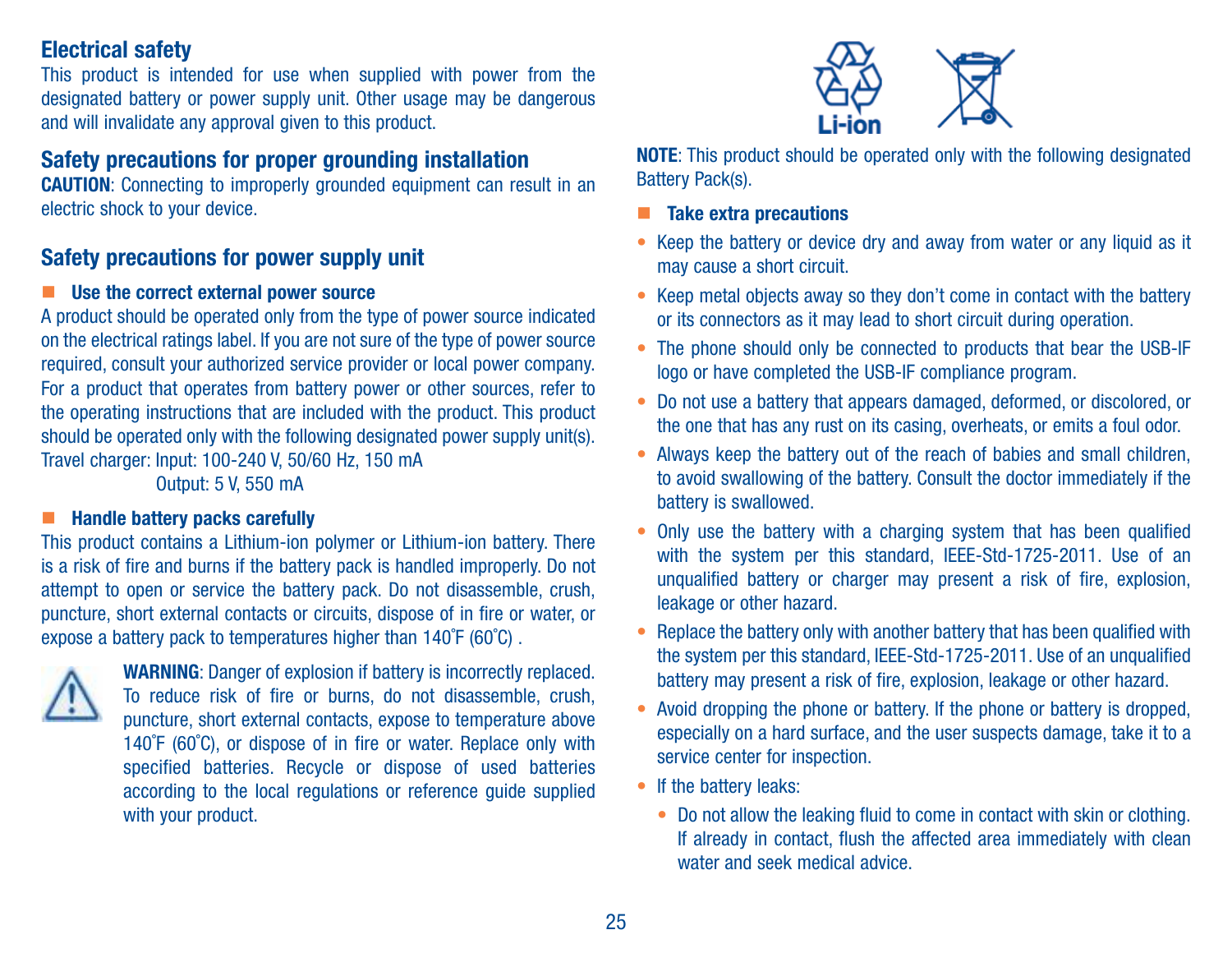- Do not allow the leaking fluid to come in contact with eyes. If already in contact, DO NOT rub; rinse with clean water immediately and seek medical advice.
- Take extra precautions to keep a leaking battery away from fire as there is a danger of ignition or explosion.

#### Safety precautions for direct sunlight

Keep this product away from excessive moisture and extreme temperatures. Do not leave the product or its battery inside a vehicle or in places where the temperature may exceed 140˚F (60˚C), such as on a car dashboard, window sill, or behind a glass that is exposed to direct sunlight or strong ultraviolet light for extended periods of time. This may damage the product, overheat the battery, or pose a risk to the vehicle.

#### Prevention of hearing loss

CAUTION: Permanent hearing loss may occur if earphones or headphones are used at high volume for prolonged periods of time.

#### Safety in aircraft

Due to the possible interference caused by this product to an aircraft's navigation system and its communications network, using this device's phone function on board an airplane is against the law in most countries. If you want to use this device while on board of an aircraft, remember to turn off your phone by switching to Airplane Mode.

#### Environment restrictions

Do not use this product in gas stations, fuel depots, chemical plants or where blasting operations are in progress, or in potentially explosive atmospheres such as fueling areas, fuel storehouses, below the deck on boats, chemical plants, fuel or chemical transfer or storage facilities, and areas where the air contains chemicals or particles, such as grain, dust, or metal powders. Be aware that sparks in such areas could cause an explosion or fire resulting in bodily injury or even death.

#### Explosive atmospheres

When in any area with a potentially explosive atmosphere or where flammable materials exist, the product should be turned off and the user should obey all signs and instructions. Sparks in such areas could cause an explosion or fire resulting in bodily injury or even death.

Users are advised not to use the equipment at refueling points such as service or gas stations, and are reminded of the need to observe restrictions on the use of radio equipment in fuel depots, chemical plants, or where blasting operations are in progress. Areas with a potentially explosive atmosphere are often, but not always, clearly marked. These include fueling areas, below the deck on boats, fuel or chemical transfer or storage facilities, and areas where the air contains chemicals or particles, such as grain, dust, or metal powders.

#### Road safety

Full attention must be given to driving at all times in order to reduce the risk of an accident. Using a phone while driving (even with a hands-free kit) causes distraction and can lead to an accident. You must comply with local laws and regulations restricting the use of wireless devices while driving.

#### Safety precautions for RF exposure

- Avoid using your phone near metal structures (for example, the steel frame of a building).
- Avoid using your phone near strong electromagnetic sources, such as microwave ovens, sound speakers, TV and radio.
- Only use original manufacturer-approved accessories, or accessories that do not contain any metal.
- Use of non-original manufacturer-approved accessories may violate your local RF exposure guidelines and should be avoided.

#### Interference with medical equipment functions

This product may cause medical equipment to malfunction. The use of this device is forbidden in most hospitals and medical clinics.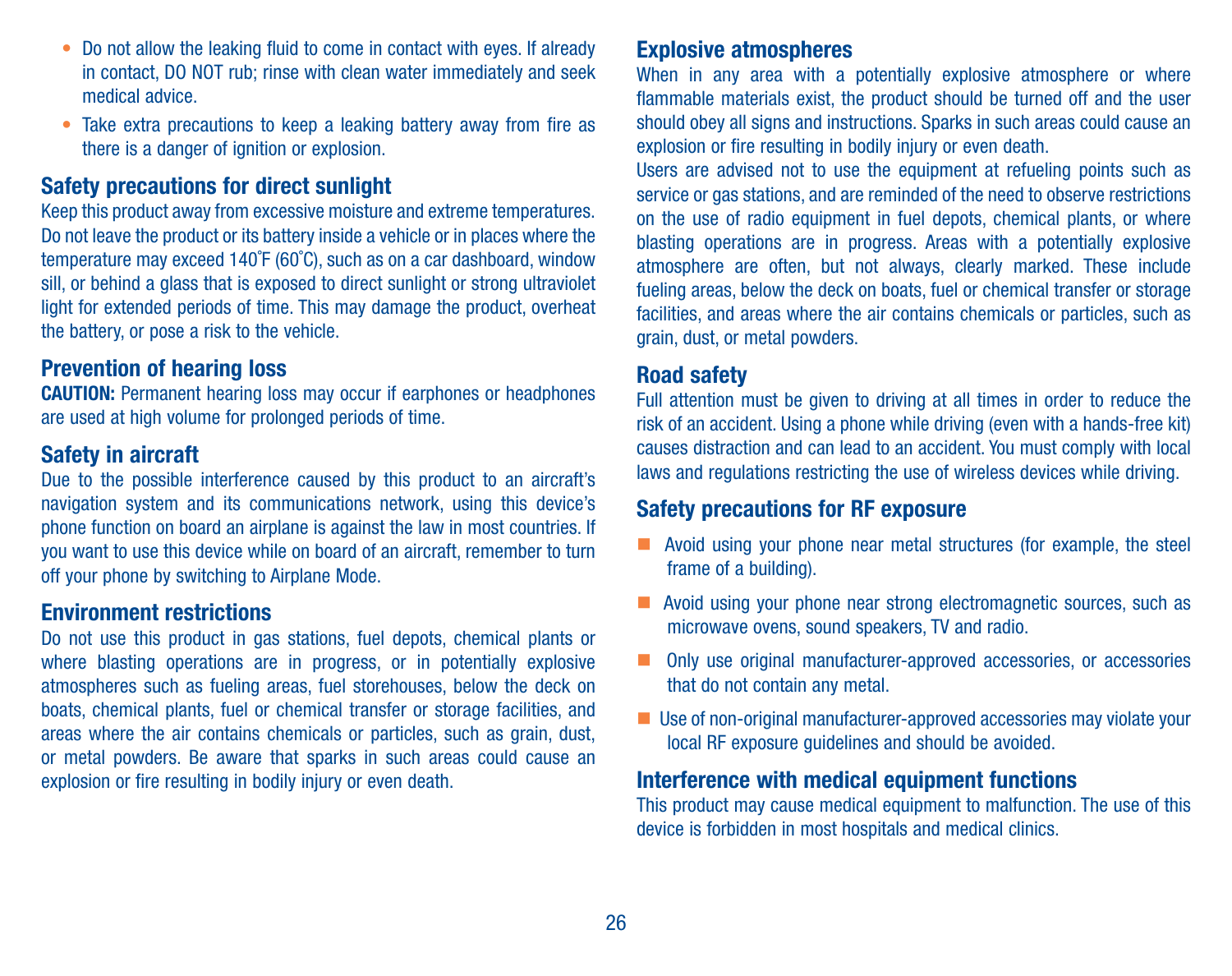If you use any other personal medical device, consult the manufacturer of your device to determine if they are adequately shielded from external RF energy. Your physician may be able to assist you in obtaining this information.

Turn your phone OFF in health care facilities when any regulations posted in these areas instruct you to do so. Hospitals or health care facilities may be using equipment that could be sensitive to external RF energy.

#### Nonionizing radiation

Your device has an internal antenna. This product should be operated in its normal-use position to ensure the radiative performance and safety of the interference. As with other mobile radio transmitting equipment, users are advised that for satisfactory operation of the equipment and for the safety of personnel, it is recommended that no part of the human body be allowed to come too close to the antenna during operation of the equipment.

Only use the supplied integral antenna. Use of unauthorized or modified antennas may impair call quality and damage the phone, causing loss of performance and SAR levels exceeding the recommended limits as well as result in non-compliance with local regulatory requirements in your country. To assure optimal phone performance and ensure human exposure to RF energy is within the guidelines set forth in the relevant standards, always use your device only in its normal-use position. Contact with the antenna area may impair call quality and cause your device to operate at a higher power level than needed. Avoiding contact with the antenna area when the phone is IN USE optimizes the antenna performance and the battery life.

#### Electrical safety

- **Accessories**
- Only use approved accessories.
- Do not connect with incompatible products or accessories.
- Make sure not to touch or allow metal objects, such as coins or key rings, to contact or short-circuit the battery terminals.
- **Connection to a car**
- Seek professional advice when connecting a phone interface to the vehicle electrical system.
- **Faulty and damaged products**
- Do not attempt to disassemble the phone or its accessory.
- Only qualified personnel must service or repair the phone or its accessory.

#### General precautions

You alone are responsible for how you use your phone and any consequences of its use. You must always switch off your phone wherever the use of a phone is prohibited. Use of your phone is subject to safety measures designed to protect users and their environment.

#### $\blacksquare$  Avoid applying excessive pressure to the device

Do not apply excessive pressure on the screen and the device to prevent damaging them and remove the device from your pants' pocket before sitting down. It is also recommended that you store the device in a protective case and only use the device stylus or your finger when interacting with the touchscreen. Cracked display screens due to improper handling are not covered by the warranty.

#### ■ Device getting warm after prolonged use

When using your device for prolonged periods of time, such as when you're talking on the phone, charging the battery or browsing the Web, the device may become warm. In most cases, this condition is normal and therefore should not be interpreted as a problem with the device.

#### $H$  Heed service markings

Except as explained elsewhere in the Operating or Service documentation, do not service any product yourself. Service needed on components inside the device should be done by an authorized service technician or provider.

#### Protect your phone

- Always treat your phone and its accessories with care and keep them in a clean and dust-free place.
- Do not expose your phone or its accessories to open flames or lit tobacco products.
- Do not expose your phone or its accessories to liquid, moisture or high humidity.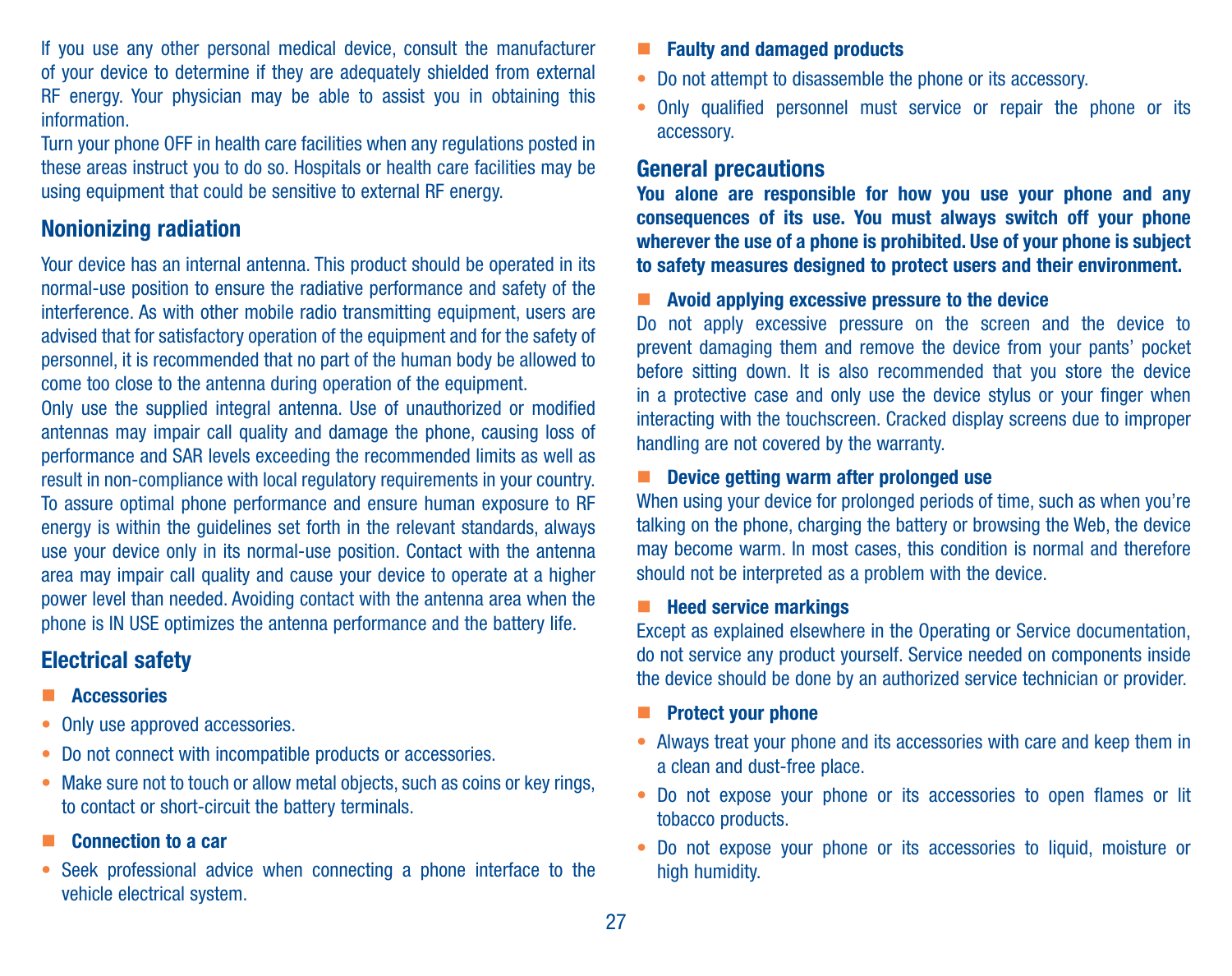- Do not drop, throw or try to bend your phone or its accessories.
- Do not use harsh chemicals, cleaning solvents, or aerosols to clean the device or its accessories.
- Do not paint your phone or its accessories.
- Do not attempt to disassemble your phone or its accessories, only authorized personnel must do so.
- Do not expose your phone or its accessories to extreme temperatures, maximum 140°F (60°C).
- Please check local regulations for disposal of electronic products.
- Do not carry your phone in your back pocket as it could break when you sit down.

#### Damage requiring service

Unplug the product from the electrical outlet and refer servicing to an authorized service technician or provider under the following conditions:

- Liquid has been spilled or an object has fallen into the product.
- The product has been exposed to rain or water.
- The product has been dropped or damaged.
- There are noticeable signs of overheating.
- The product does not operate normally when you follow the operating **instructions**

#### **Avoid hot areas**

The product should be placed away from heat sources such as radiators, heat registers, stoves, or other products (including amplifiers) that produce heat.

#### **Avoid wet areas**

Never use the product in a wet location.

#### **Avoid using your device after a dramatic change in temperature**

When you move your device between environments with very different temperature and/or humidity ranges, condensation may form on or within the device. To avoid damaging the device, allow sufficient time for the moisture to evaporate before using the device.

NOTICE: When taking the device from low-temperature conditions into a warmer environment or from high-temperature conditions into a cooler environment, allow the device to acclimate to room temperature before turning on power.

#### **Avoid pushing objects into product**

Never push objects of any kind into cabinet slots or other openings in the product. Slots and openings are provided for ventilation. These openings must not be blocked or covered.

#### **E** Airbags

Do not place a phone in the area over an airbag or in the airbag deployment area. Store the phone safely before driving your vehicle.

#### Mounting accessories

Do not use the product on an unstable table, cart, stand, tripod, or bracket. Any mounting of the product should follow the manufacturer's instructions and should use a mounting accessory recommended by the manufacturer.

#### $\blacksquare$  Avoid unstable mounting

Do not place the product with an unstable base.

#### Use product with approved equipment

This product should be used only with personal computers and options identified as suitable for use with your equipment.

#### **Adjust the volume**

Turn down the volume before using headphones or other audio devices.

#### **E** Cleaning

Unplug the product from the wall outlet before cleaning. Do not use liquid cleaners or aerosol cleaners. Use a damp cloth for cleaning, but NEVER use water to clean the LCD screen.

#### Small children

Do not leave your phone and its accessories within the reach of small children or allow them to play with it. They could hurt themselves or others, or could accidentally damage the phone. Your phone contains small parts with sharp edges that may cause an injury or which could become detached and create a choking hazard.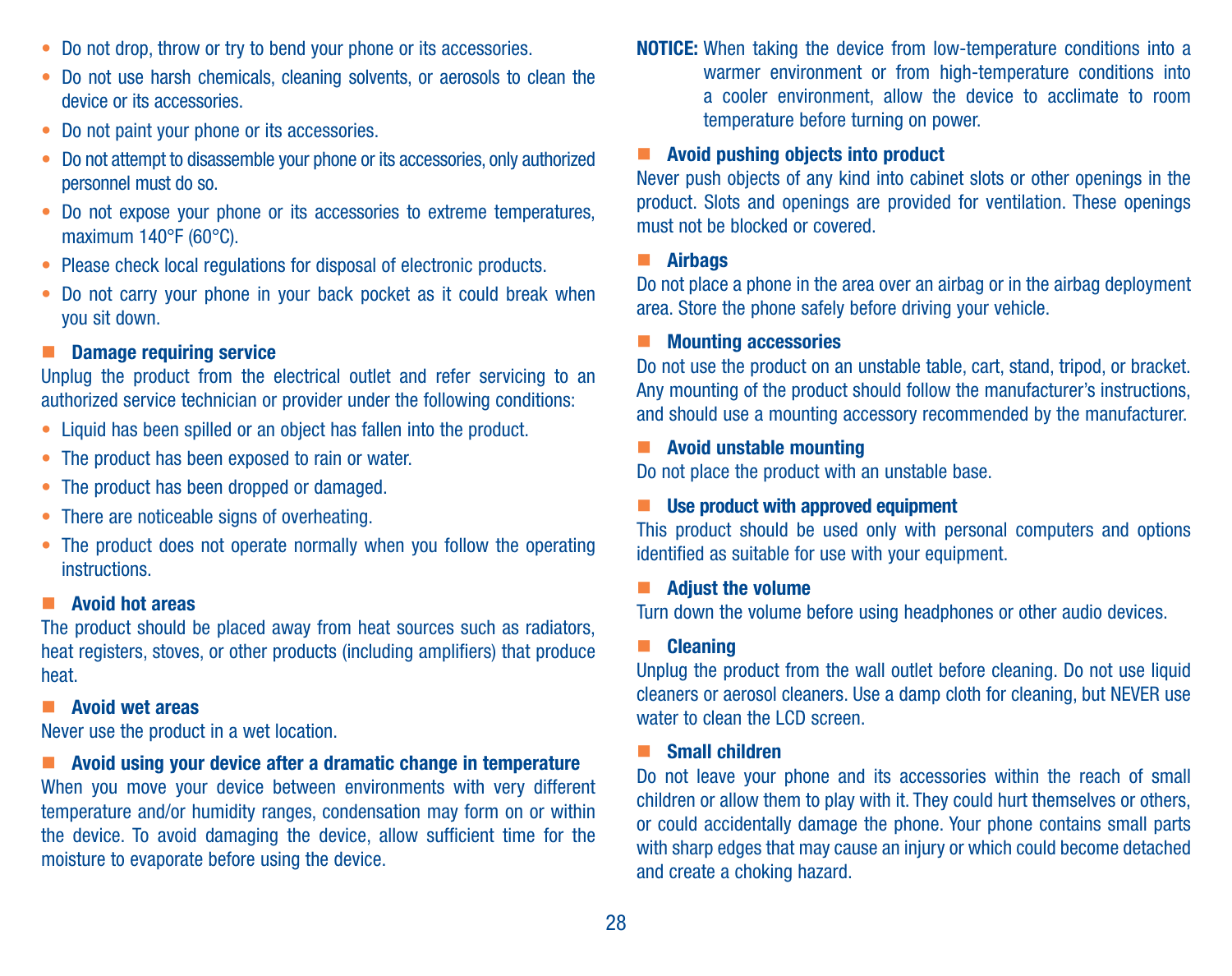#### **Repetitive motion injuries**

To minimize the risk of RSI, when Texting or playing games with your phone:

- Do not grip the phone too tightly
- Press the buttons lightly
- Make use of the special features in the handset which minimize the number of buttons which have to be pressed, such as message templates and predictive text.
- Take lots of breaks to stretch and relay.

#### ■ Operating machinery

Full attention must be given to operating the machinery in order to reduce the risk of an accident.

#### **Loud noise**

This phone is capable of producing loud noises which may damage your hearing.

#### **Emergency calls**

This phone, like any wireless phone, operates using radio signals, which can't guarantee connection in all conditions. Therefore, you must never rely solely on any wireless phone for emergency communications.

Note: Not all 911 emergency service providers are capable of receiving location information. Be prepared to report your precise location/address when calling 911. The device location cannot be identified in all circumstances.

## Regulatory agency identifications

For regulatory identification purposes, your product is assigned a model number of A405DL.

To ensure continued reliable and safe operation of your device, use only the accessories listed below with your A405DL device.

Operating temperature range: 32°F to 122°F (0°C to 50°C)

NOTE: This product is intended for use with a certified Class Limited Power Source, rated 5 Volts DC, maximum 550 mA power supply unit.

#### Federal Communication Commission Interference **Statement**

This equipment has been tested and found to comply with the limits for a Class B digital device, pursuant to Part 15 of the FCC Rules. These limits are designed to provide reasonable protection against harmful interference in a residential installation. This equipment generates, uses and can radiate radio frequency energy and, if not installed and used in accordance with the instructions, may cause harmful interference to radio communications. However, there is no guarantee that interference will not occur in a particular installation. If this equipment does cause harmful interference to radio or television reception, which can be determined by turning the equipment off and on, the user is encouraged to try to correct the interference by one of the following measures:

- Reorient or relocate the receiving antenna.
- Increase the separation between the equipment and receiver.
- $\blacksquare$  Connect the equipment into an outlet on a circuit different from that to which the receiver is connected.
- Consult the dealer or an experienced radio or television technician for help.

FCC Caution: Any changes or modifications not expressly approved by the party responsible for compliance could void the user's authority to operate this equipment.

This device complies with Part 15 of the FCC Rules. Operation is subject to the following two conditions: (1) This device may not cause harmful interference, and (2) this device must accept any interference received, including interference that may cause undesired operation.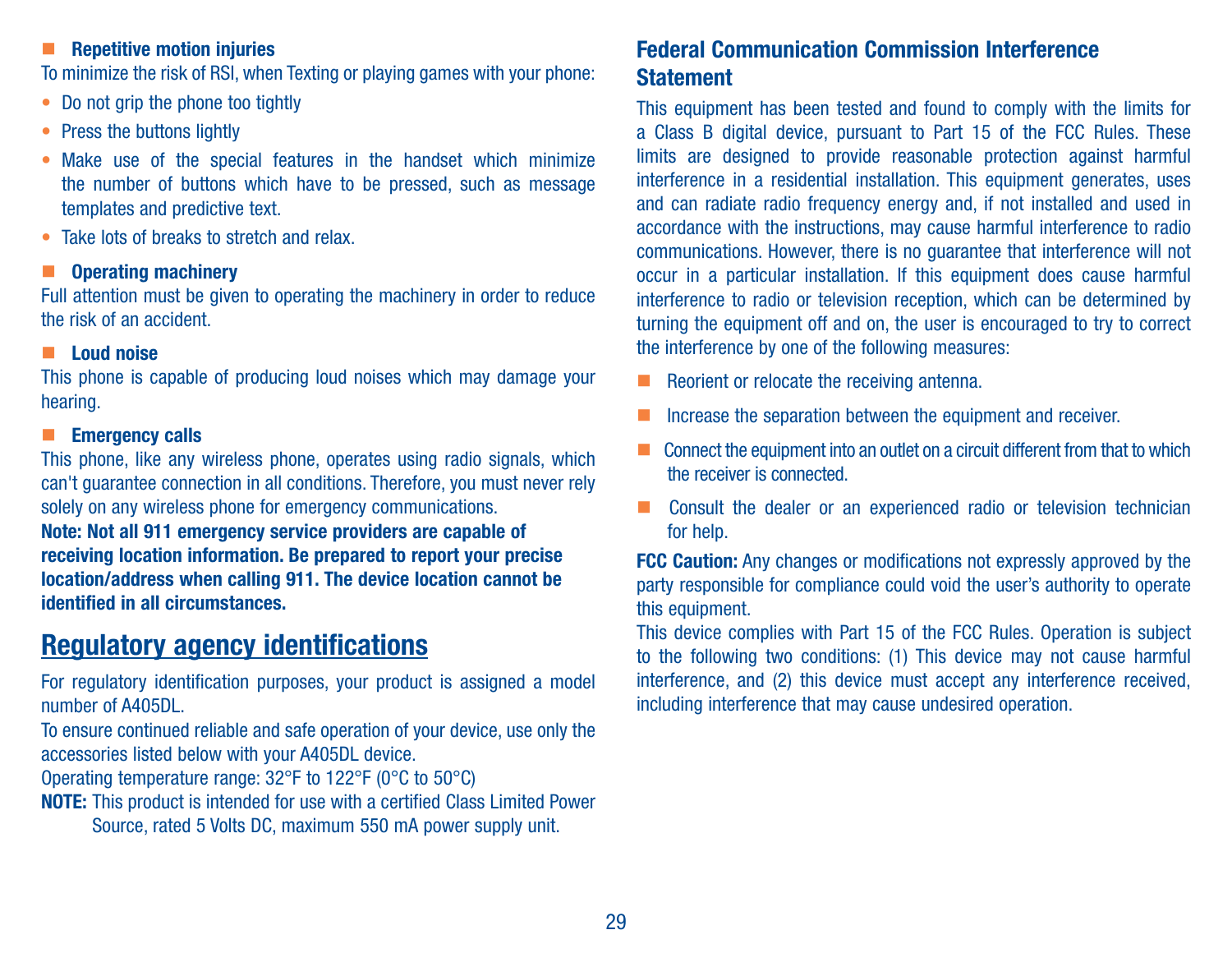## Important Note

#### Radiation Exposure Statement:

This equipment complies with FCC radiation exposure limits set forth for an uncontrolled environment. End users must follow the specific operating instructions for satisfying RF exposure compliance. To maintain compliance with FCC RF exposure compliance requirements, please follow operation instruction as documented in this manual.

This transmitter must not be co-located or operating in conjunction with any other antenna or transmitter, except the transmitters built-in with the device.

#### US Information Concerning the Federal Communications Commission ("FCC") Requirements for Hearing Aid Compatibility with Wireless Devices

When wireless devices are used near hearing devices (such as hearing aids and cochlear implants), users may detect a buzzing, humming, or whining noise. Some hearing devices are more immune than others to this interference, and wireless devices also vary in the amount of interference that they generate.

The wireless telephone industry has developed ratings to assist hearing device users in finding wireless devices that may be compatible with their hearing devices. Not all wireless devices have been rated. Wireless devices that are rated will have the rating displayed on the box together with other relevant approval markings.

The ratings are not guarantees. Results will vary depending on the user's hearing device and hearing loss. If your hearing device is vulnerable to interference, you may not be able to use a rated wireless device successfully. Consulting with your hearing health professional and testing the wireless device with your hearing device is the best way to evaluate it for your personal needs.

This smartphone has been tested and rated for use with hearing aids for some of the wireless technologies that the smartphone uses. However, other wireless technologies may be used in this smartphone that have not been tested for use with hearing aids. It is important to try the different features of your smartphone thoroughly and in different locations to determine if you hear any interfering noise when using this smartphone with your hearing aid or cochlear implant. Consult your wireless service provider about its return and exchange policies, and for information about hearing aid compatibility.

Hearing aid compatibility rating for this smartphone: M4/T4

#### How the ratings work

M-Ratings: Wireless devices rated M3 or M4 meet FCC requirements and are likely to generate less interference to hearing devices than wireless devices that are not labeled. M4 is the better or higher of the two ratings.



T-Ratings: Wireless devices rated T3 or T4 meet FCC requirements and are likely to be more usable with a hearing device's telecoil ("T Switch" or "Telephone Switch") than unrated wireless devices. T4 is the better or higher of the two ratings. (Note that not all hearing devices have telecoils in them.)

Hearing devices may also be measured for immunity to this type of interference. Your hearing device manufacturer or hearing health professional may help you find results for your hearing device. The more immune your hearing aid is, the less likely you are to experience interference noise from wireless devices.

For more information about the actions that the FCC has taken with regard to hearing aid compatibility with wireless devices and other steps that the FCC has taken to ensure that individuals with disabilities have access to telecommunications services, visit www.fcc.gov/cgb/dro.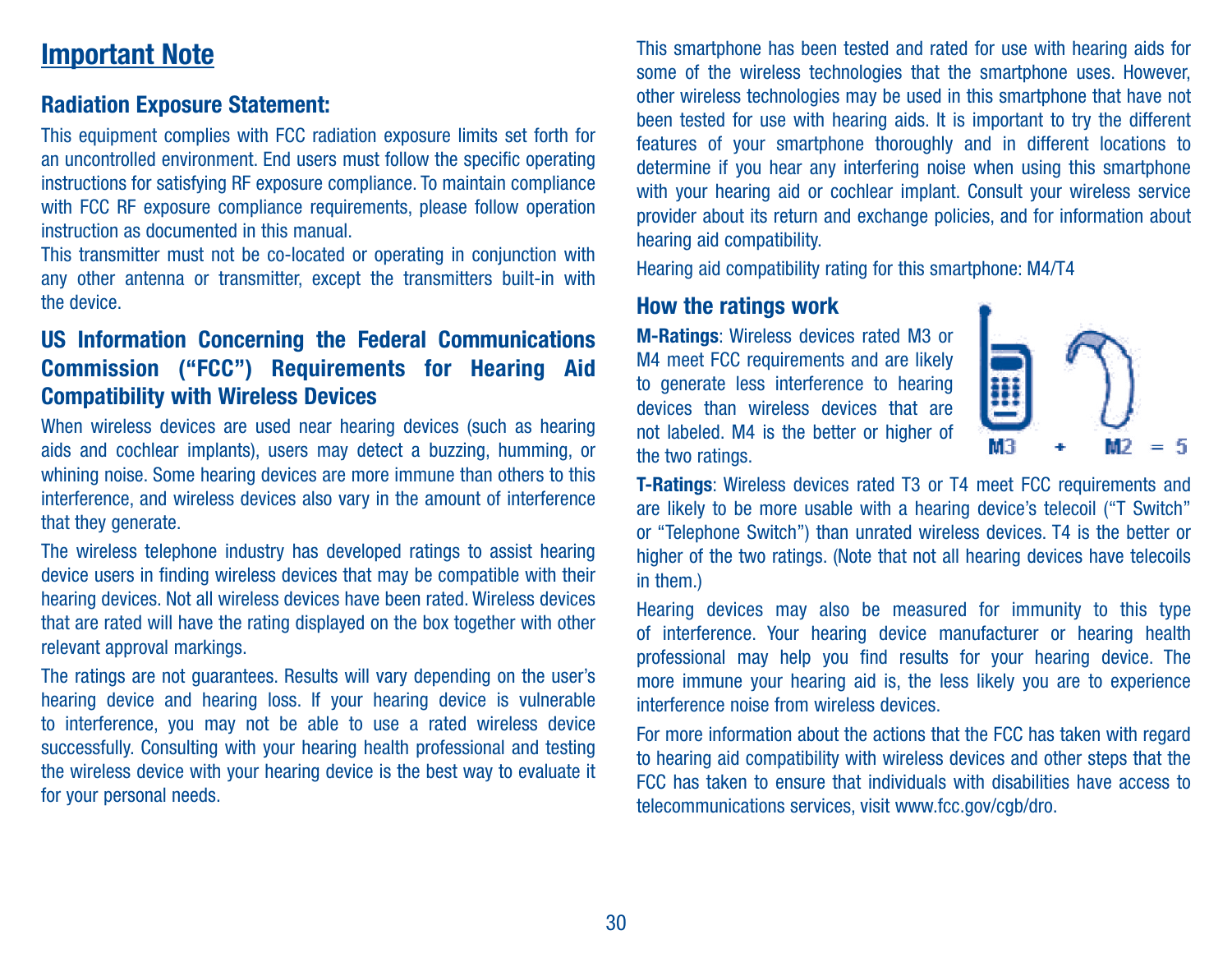#### SAR Information

1.08 W/kg @ 1g (HEAD)

#### 1.21 W/kg @ 1g (BODY)

THIS MODEL DEVICE MEETS THE GOVERNMENT'S REQUIREMENTS FOR EXPOSURE TO RADIO WAVES. For body worn operation, this phone has been tested and meets the FCC RF exposure guidelines when used with the TCL Communication Ltd. Accessories supplied or designated for this product. Use of other accessories may not ensure compliance with the FCC RF exposure guidelines.

Your wireless mobile phone is a radio transmitter and receiver. It is designed and manufactured not to exceed the emission limits for exposure to radio frequency (RF) energy set by the Federal Communications Commission of the U.S. Government. These limits are part of comprehensive guidelines and establish permitted levels of RF energy for the general population. The guidelines are based on the safety standards previously set by both U.S. and international standards bodies:

- American National Standards Institute (ANSI) IEEE. C95.1-1992 .
- National Council on Radiation Protection and Measurement (NCRP). Report 86. 1986.
- **International Commission on Non-Ionizing Radiation Protection** (ICNIRP) 1996.
- **Ministry of Health (Canada), Safety Code 6. The standards include a** substantial safety margin designed to assure the safety of all persons. regardless of age and health.

The exposure standard for wireless mobile phone employs a unit of measurement known as the Specific Absorption Rate, or SAR. The SAR limit set by the FCC is 1.6 W/kg\*.

\* In the U.S. and Canada, the SAR limit for mobile phone used by the public is 1.6 Watts/kg (W/kg) averaged over one gram of tissue. The standard incorporates a substantial margin of safety to give additional protection for the public and to account for any variations in usage.

The FCC has granted an Equipment Authorization for this model device with all reported SAR levels evaluated as in compliance with the FCC RF exposure guidelines. SAR information on this model device is on file with the FCC and can be found under the Display Grant section of https://fiallfoss. fcc.gov/oetcf/eas/reports/GenericSearch.cfm after searching on FCC ID: 2ACCJN023. Additional information on Specific Absorption Rates (SAR) can be found on the Cellular Telecommunications & Internet Association (CTIA) Web-site as http://http://www.ctia.org/.

Normal condition only to ensure the radiative performance and safety of the interference. As with other mobile radio transmitting equipment, users are advised that for satisfactory operation of the equipment and for the safety of personnel, it is recommended that no part of the human body be allowed to come too close to the antenna during operation of the equipment.

#### Body-worn Operation

This device was tested for typical body-worn operations. To comply with RF exposure requirements, a minimum separation distance of 15 mm must be maintained between the user's body and the handset, including the antenna. Third-party belt-clips, holsters, and similar accessories used by this device should not contain any metallic components. Body-worn accessories that do not meet these requirements may not comply with RF exposure requirements and should be avoided.

Only use the supplied or an approved antenna. Unauthorized antennas, modifications, or attachments could impair call quality, damage the phone, or result in violation of regulations. Do not use the phone with a damaged antenna. If a damaged antenna comes into contact with the skin, a minor burn may result. Please contact your local dealer for replacement antenna.

#### FCC RF Radiation Exposure Statement

- **This Transmitter has been demonstrated co-location compliance** requirements with Bluetooth® and WLAN. This transmitter must not be co-located or operating in conjunction with any other antenna or transmitter.
- This equipment complies with FCC RF radiation exposure limits set forth for an uncontrolled environment.